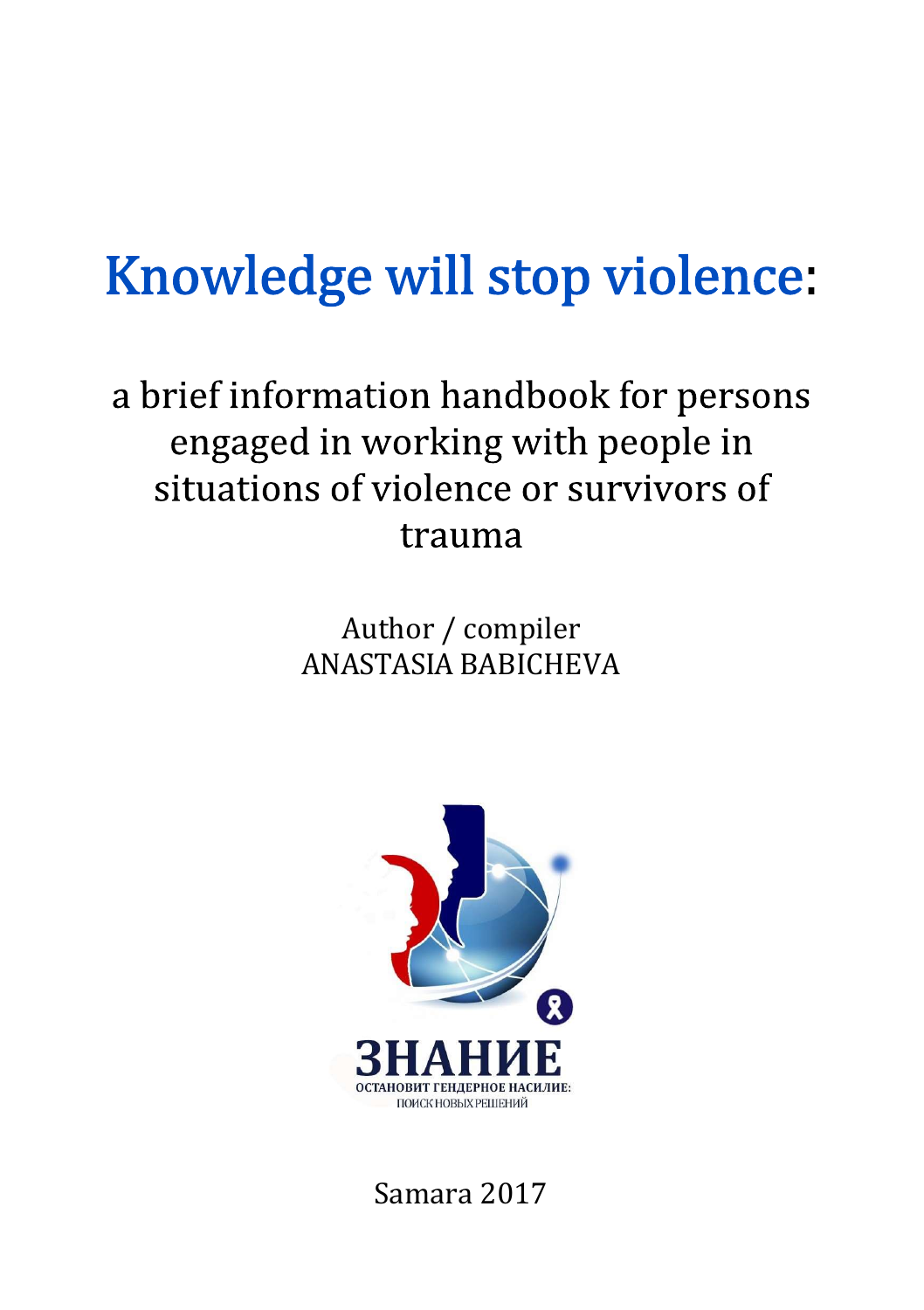Knowledge will stop violence: a brief information handbook for persons engaged in working with people in situations of violence or survivors of trauma Author / compiler Anastasia Babicheva. Samara, 2017. - 28 p.

This information guide is recommended for volunteers, representatives of public organizations, consultants, specialists in the social sphere, working with people in situations of violence or trauma survivors, students of social, law, and medical specialties, as well as a wider audience.

This material has been created by the author under the auspices of "Social Experience and Knowledge Exchange" - a Russian-American program, implemented by Eurasia Foundation. This text reflects the opinion of the author, which may not correspond with the position of Eurasia Foundation.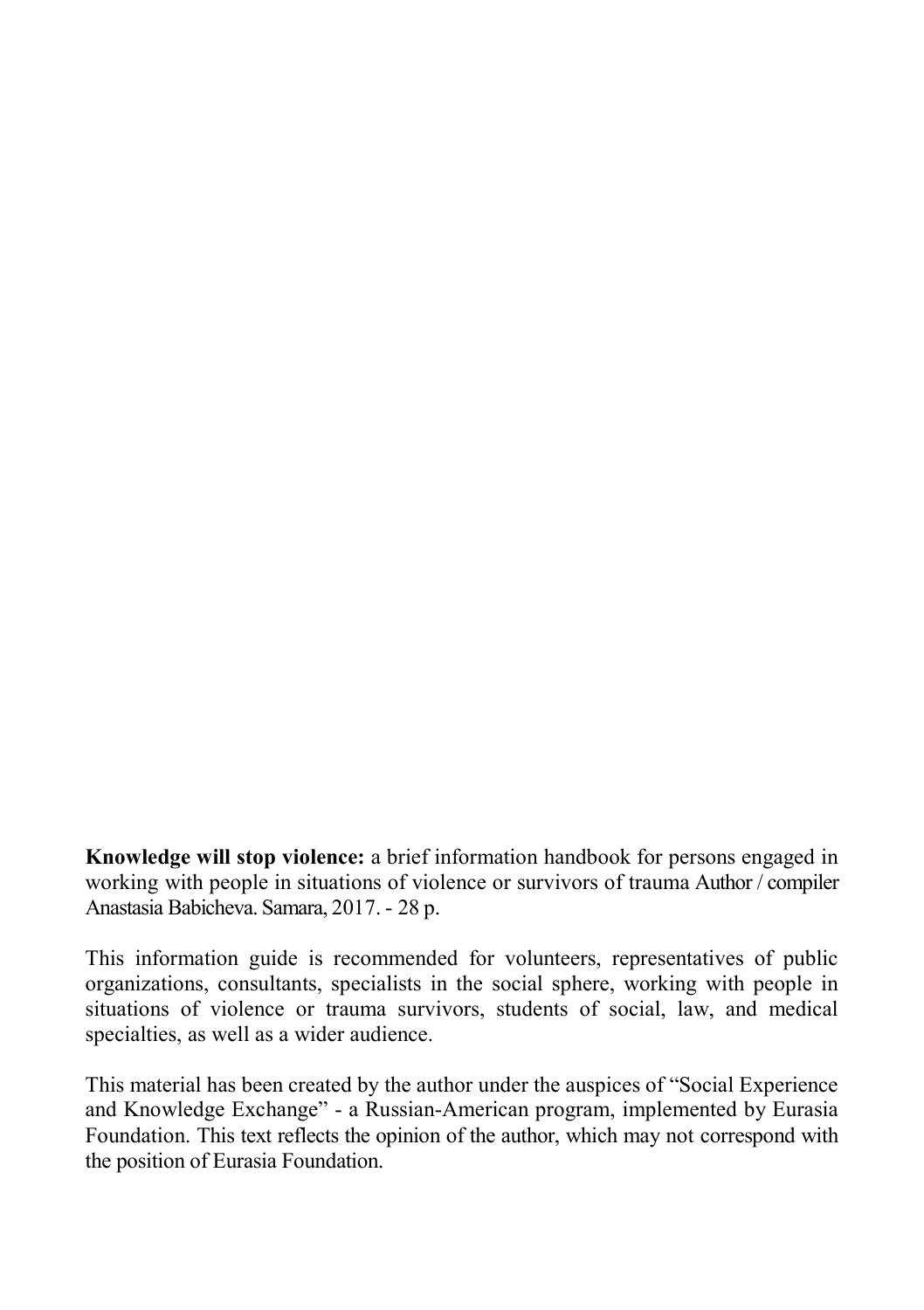### **Table of** contents

| <b>Part 2.</b> Basic recommendations in dealing with the problems of                           |
|------------------------------------------------------------------------------------------------|
| <b>Part 3.</b> What is a trauma-informed approach to dealing with the<br>problems of violence? |
| <b>Part 4.</b> How to interact with traumatized victims of violence  17                        |
|                                                                                                |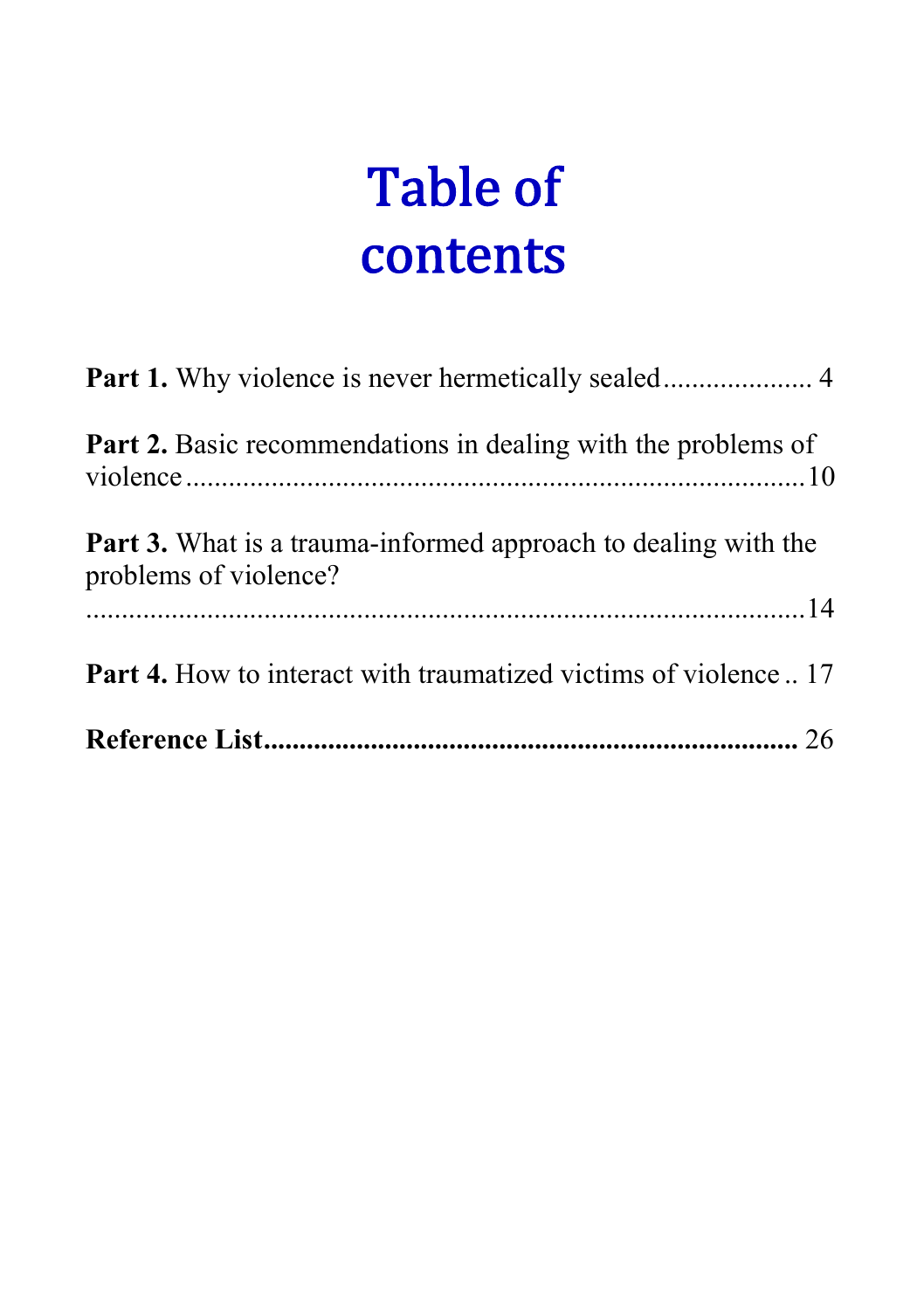# Part 1. Why violence is never hermetically sealed

Violence is an extremely complex and large-scale phenomenon that includes a wide range of related phenomena that affect such different spheres of human life as emotions, cultural perceptions and expectations, government and family institutions, close and child-parent relationships, professional, medical, psychological, legal, and many other areas. Because of this, violence cannot be interpreted as hermetically sealed, local, or private problem. Moreover, violence always has purely negative consequences for society. To understand the scale of violence, as well as its various harmful consequences, one can, for example, by tracing connections of this concept with some others.

#### Concepts related to the notion of "violence"

Aggression is a stable characteristic of the subject, that is, a personality trait that reflects a predisposition to behavior for causing harm or to the choice of violent methods of achieving its goal, or the very behavior itself, that is, the manifestation of aggression and its readiness to manifest, as well as similar affective states (fury, anger, rage). [1]

Aggression is behavior that is caused by the intention to cause harm to someone. [2]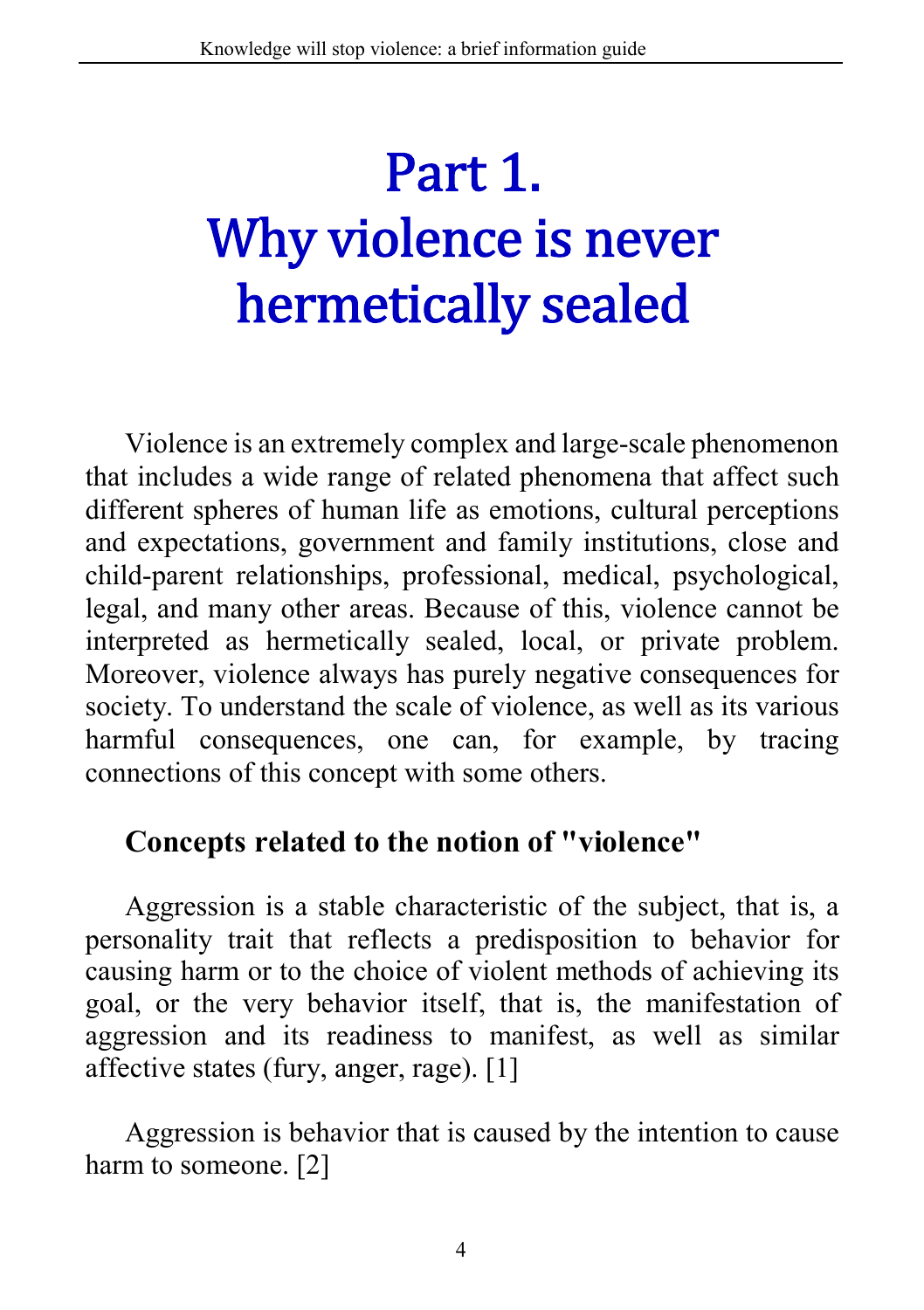Self-violence is the deliberate use of physical force or power, real or a threat, directed against oneself. [3]

Power is the ability to impose one's will, control or influence onto other people, even against their resistance. [4]

Harm - causing damage, loss to something or someone. [5]

Secondary trauma, or secondary traumatic syndrome, is a change in the practitioner's internal experience that results from his emphatic involvement with a client experiencing a traumatic condition. [6]

Anger is a negatively colored affect directed against a fragment of experience that is perceived by the subject as "unfair" and accompanied by a desire to eliminate this "injustice". [7]

Decriminalization is the process of recognizing an act as noncriminal, with the exclusion of its attributes from the criminal law and with the abolition of criminal responsibility for its commission (possibly with the establishment of other types of responsibility, for example, administrative one). [8]

Anger is a sense of furious irritation. [9]

Criminalization is the process of recognizing an act as criminal, and therefore, including its attributes in a criminal law, and establishing criminal liability for it. [10]

Group violence is violence directed against a group of people unified by attribute (for example, child abuse or, more narrowly, violence in schools, gender violence or, more narrowly, violence in childbirth, violence, based on religious identity, hazing in the military, on the basis of sexual orientation, and so on). [11]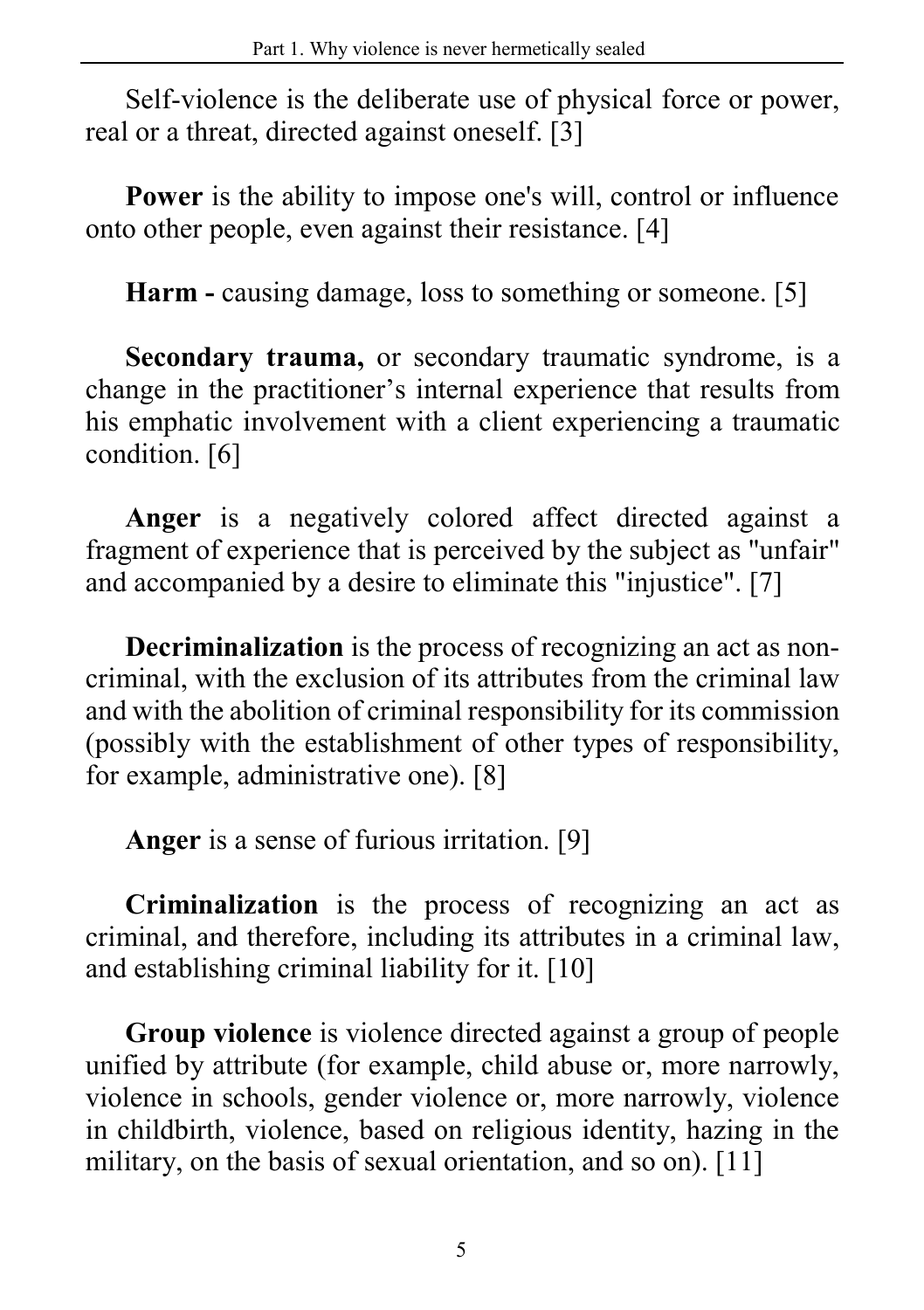Individual violence is violence directed against one person (for example, violence, while in a close relationship or personal persecution). [12]

Collective violence is violence by collective actors (for example, a state, a political group, a terrorist organization, and the like). [13]

Cultural violence is any aspect of culture that can be used to justify and legitimize direct forms of violence. [14]

Interpersonal violence is violence by a person or people. [15]

Sexual violence is any compulsory sexual acts (for example, forcing any kind of sex, including sexual games, viewing pornography and the like, as well as harassment, seduction of minors, implication in prostitution or pornography, exhibitionism and voyeurism). [16]

Physical violence is the deliberate use of physical force for causing harm (for example, inflicting bodily harm, including selfinjury, a spat on the face, slapping, striking of various intensity. This includes involvement in the use of drugs and alcohol, the forcible dispensing of poisonous substances or medications, attempted strangulation or drowning, and so on). [17]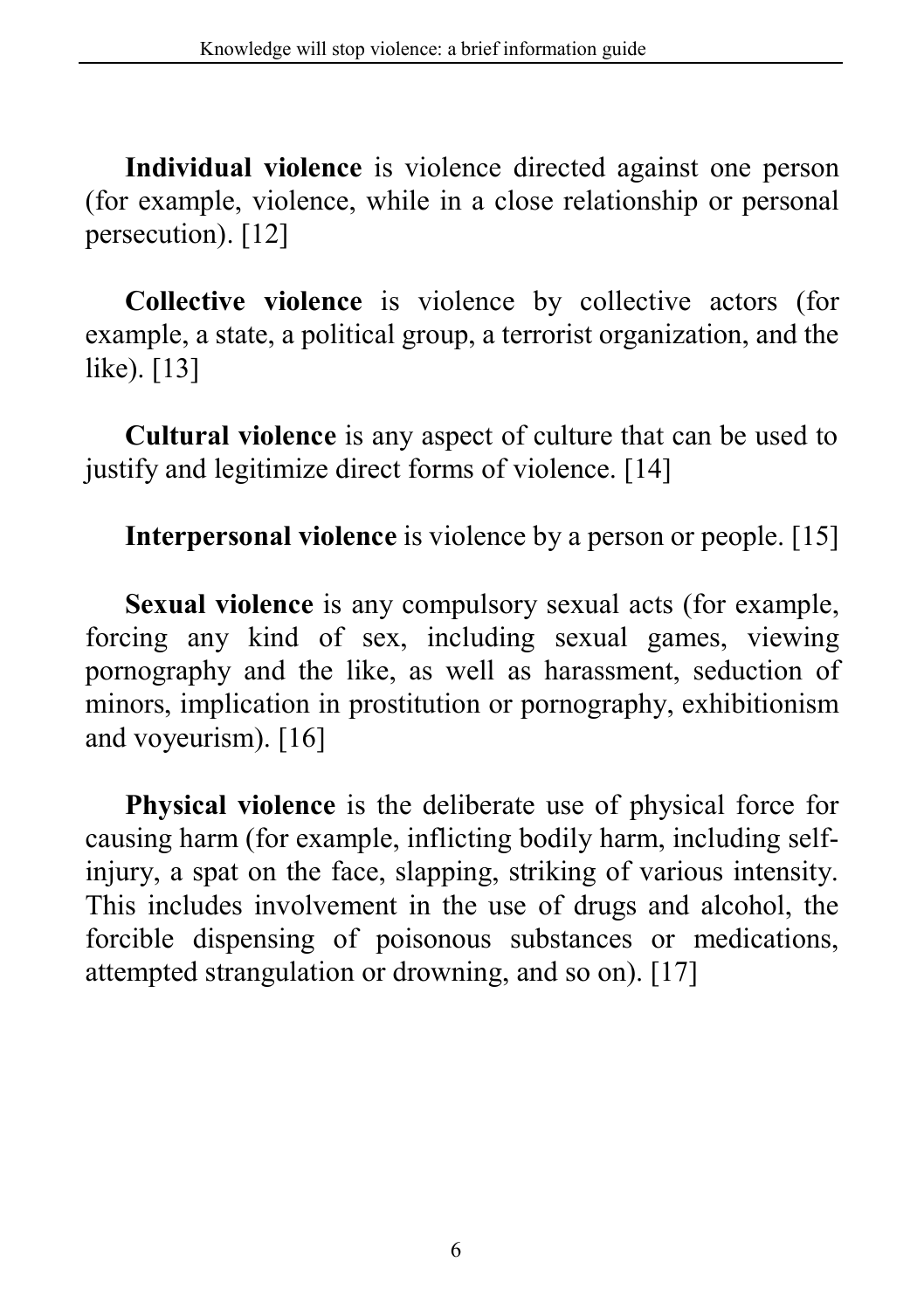Economic violence is the deliberate use of physical force or power to control the use of money and other material resources, as well as forcible signing of documents. [18]

Material violence is the deliberate use of physical force to damage or destroy material things. [19]

Hatred is an intense, long-lasting, negatively colored destructive feeling, reflecting rejection, disgust and hostility to the object of hatred. [20]

Discontent is the lack of satisfaction, a negative attitude towards someone / something. [21]

Negativism is an attitude towards a person, people, and sometimes to life and the world, in general, with a negative bias. [22]

Public health is the health of the entire population conditioned by the impact of social and biological factors, not equal to the sum of health indicators of all its members and determining the state of society necessary for its safe existence. [23]

Pathology - a painful deviation from the normal state or development process. [24]

Consequences of violence - any physical injuries and damage, acute mental disorders, acute illnesses and their symptoms, death (the immediate consequences of violence), as well as various disorders in both physical and psychological development, somatic diseases, personal and emotional disorders, various syndromes, violations of socialization, and so on (distant consequences of violence). [25]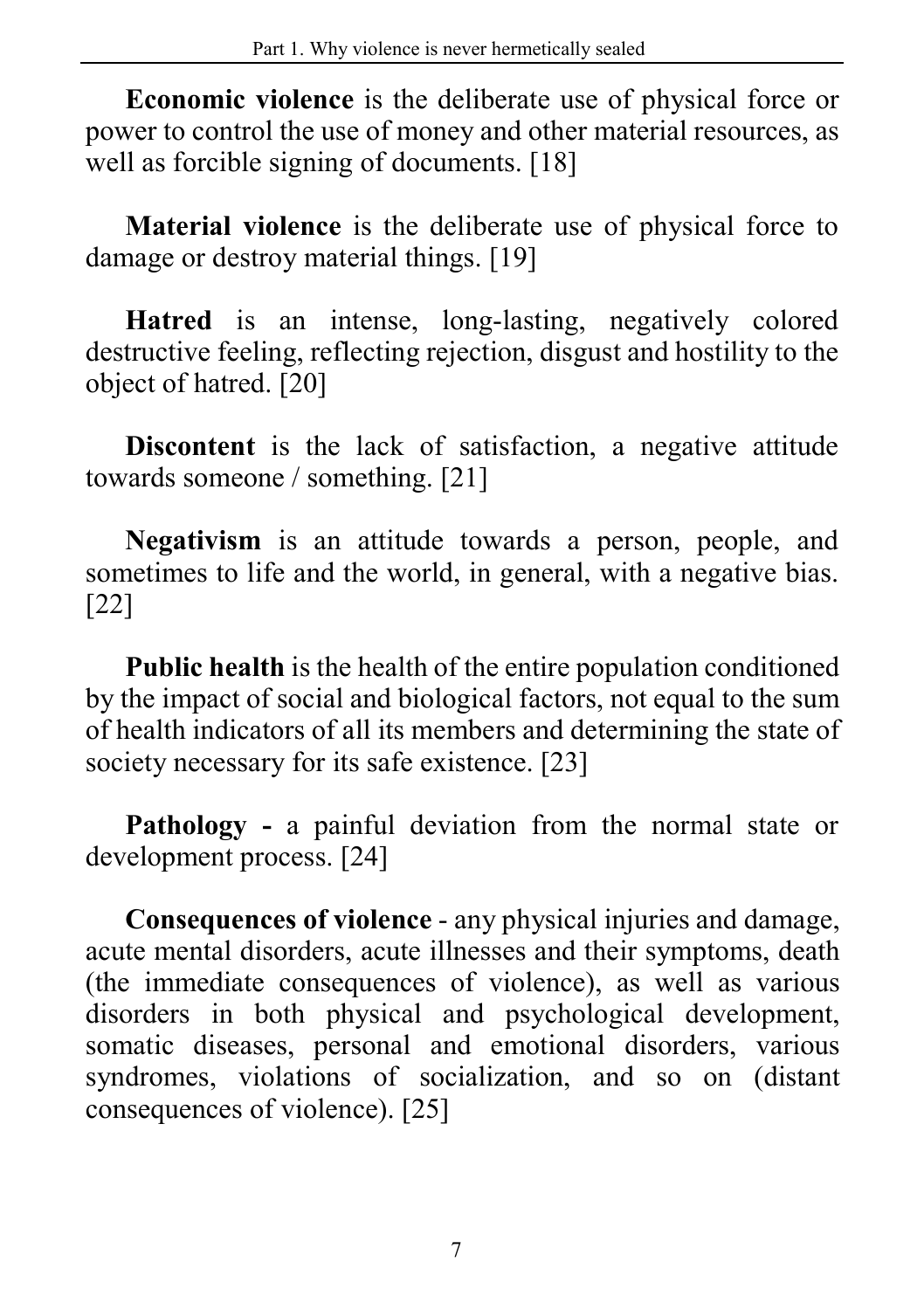Coercion - the use of force or power to obtain from the subject action contrary to his will. [26]

Force - the ability of living beings to produce physical actions and movements by straining of muscles; also, in general, a physical or moral ability to act. [27]

Socially-assistive activity is social activity carried out with the help of public resources and means to solve the problems of the individual as a member of society. Socially-assistive activities related to the problem of violence can be directed at the sources of violent acts, victims of violence, persons involved in the situation of violence (for example, family, children, close people), as well as subjects of socially-assistive activity who experienced secondary trauma. [28]

A stereotype is a stable, simplified, schematic representation of something. [29]

Trauma is an injury, which is perceived as a disruption of the anatomical integrity or physiological functions of the organs and tissues of the human body, resulting from an external influence. [30]

Trauma, psychological or psychic, is a harm to a person's mental health caused because of intensive influence of unfavorable environmental factors or acute emotional and stressful effects on his psyche. [31]

Rage is an extreme form of anger. [32]

An offense is a guilty, unlawful, socially dangerous act (both action and inaction) of a capable person. [33]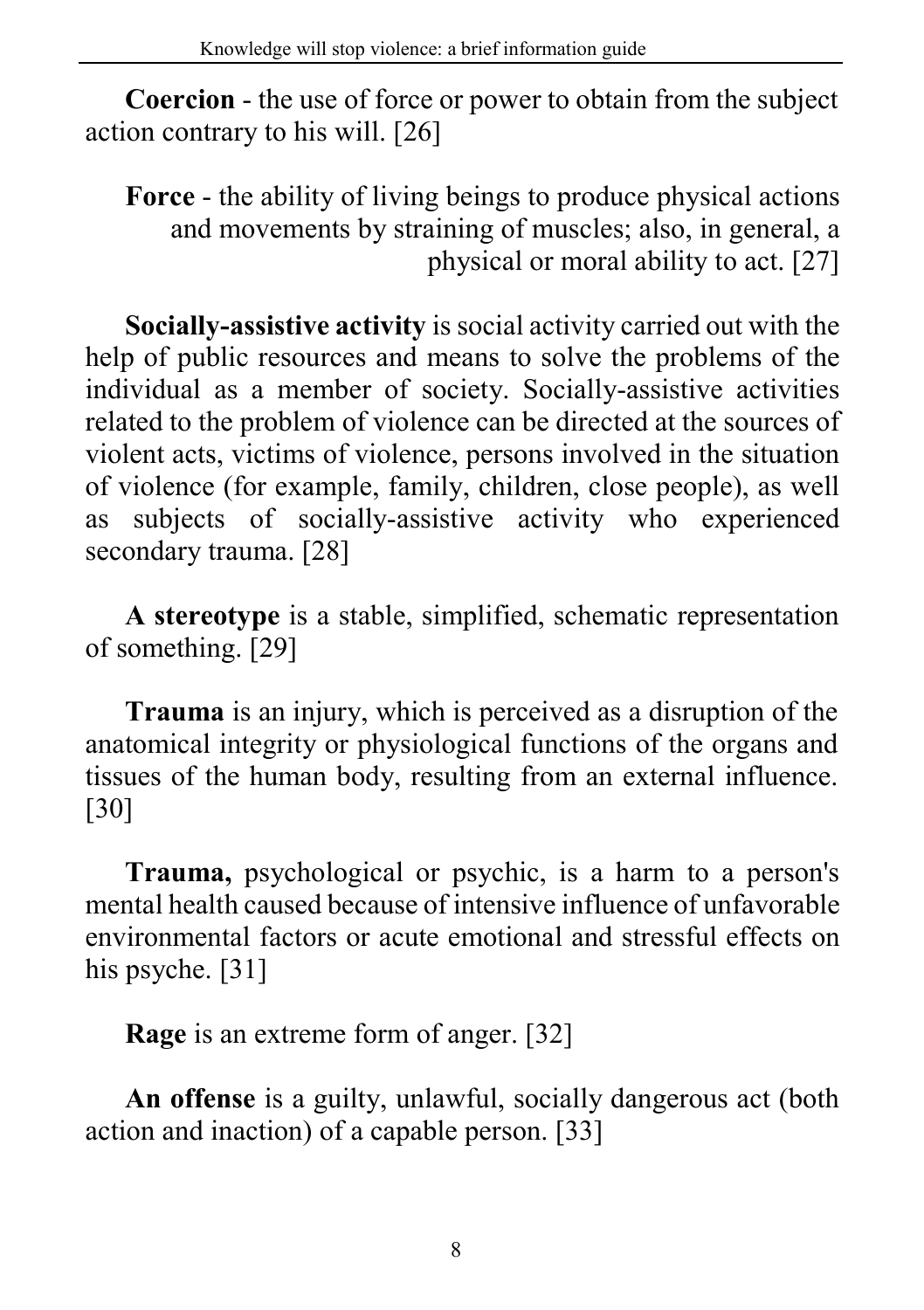Crime - (unlike a misdemeanor) is an unlawful and socially dangerous act that is subject to criminal liability, that is, it violates a specific law. [34]

... And many other concepts.

#### As an interim conclusion

Summarizing the attempt to trace the links between the concept of "violence" and other related concepts, we will try to

formulate an expanded definition of the key concept.

 Violence is an extreme form of aggression and is always a targeted action (including inaction, as well as a self-action) with the aim of causing harm, based on the use of force or authority. Violent actions may be provoked by an aggressive behavior, negatively targeted affection, feelings and attitudes, as well as a variety of pathology and injury. Violence can be an offense or a crime, and the status of certain types of violence, from this point of view, can be dynamic and ambiguous. Violence may lead to trauma — both physical and psychological. Violence has many forms and varieties, each of which has both operational and long-term consequences, affecting not only the immediate participants (the source of violent actions and the victim) with varying degrees of intensity, but also close people (children, relatives, friends, colleagues, neighbors, etc.), professionals and specialists involved in the situation of violence (specialists in social support activities, practitioners, representatives of official agencies, etc.), as well as society as a whole (creating a culture of tolerance for violence and an impact on public health).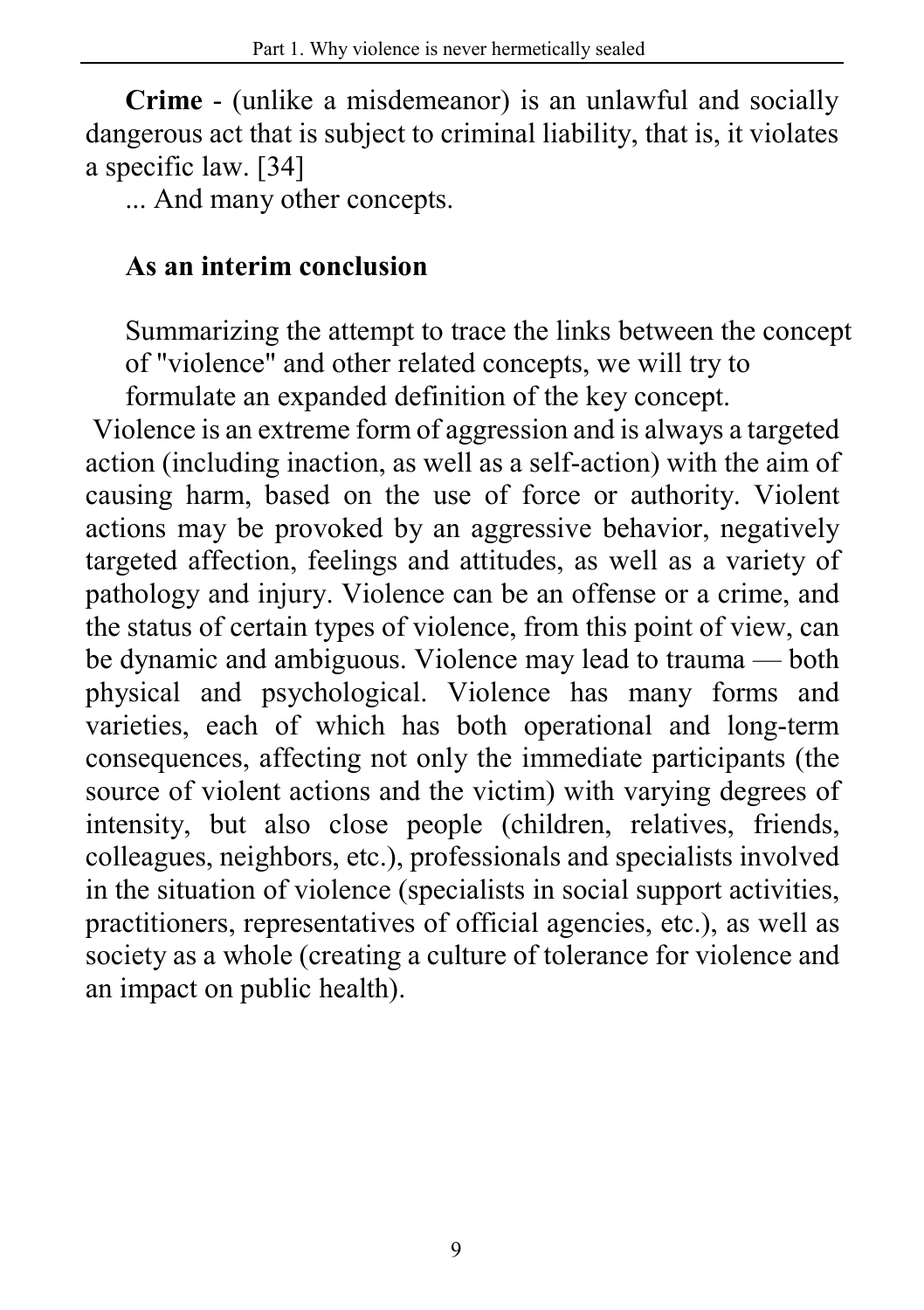# Part 2. **Basic recommendations in** dealing with the problems of violence

(using materials provided by Milena Chausheva, public defender, DAWN, Seattle, USA)

Violence does not "happen". Violence is always committed. That is, violence does not happen by accident or just because. To commit violence is always the choice of a person. According to experts and victims of violence, psychological violence at any time can develop into physical violence.

#### "Cycle of violence"

The scenario of violent actions, as a rule, develops in the same way and cyclically: the normal phase of relations - the phase of tension / conflict - the phase of breakthrough of violence - the phase of repentance - the "honeymoon" phase - the normal phase and beyond.

#### "Red flags" - signals that indicate the risks of violence

In addition to the cyclical development of relations, there are many attributes, the so-called "red flags", which may indicate that violence is already taking place, or there are risks of violence.

"Red flags" in close relations: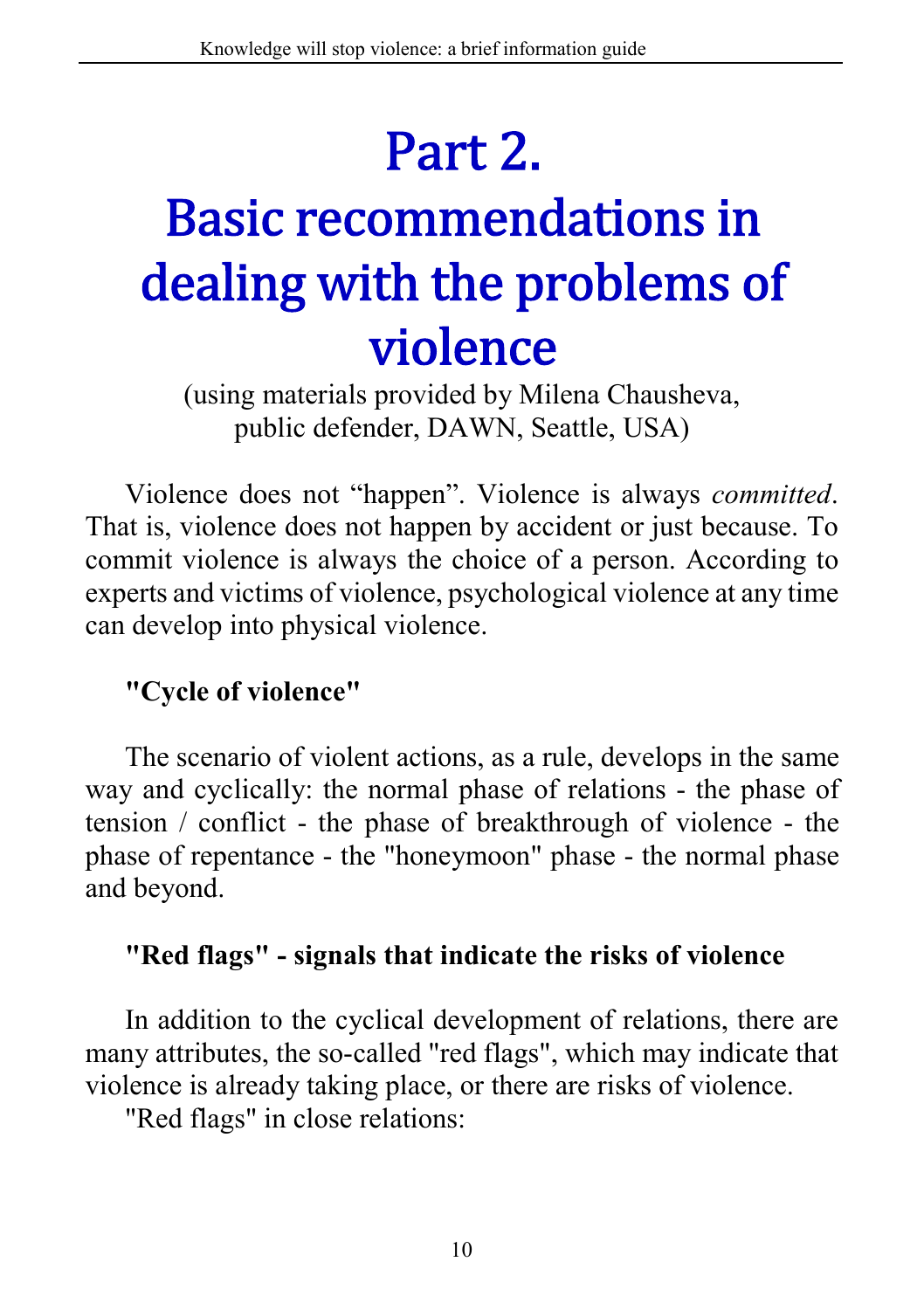- Gas-lighting (a form of psychological violence, the main task of which is to get a partner to doubt his normalcy and the objectivity of what is happening), discrediting behavior, including in the presence of third parties,
- the partner's desire to control and limit external contacts, including the sharp manifestations of jealousy,
- demotivating actions and negativism of the partner (constant expression of doubts, disapproval, projecting of negative consequences, an aggravation of the negative context of the situation, ridicule, etc.),
- exploitation of one's own trauma, resentments, emotions to justify their own aggressive behavior, threats to commit suicide or self-violence,
- shifting of responsibility, lack of readiness to take responsibility for oneself,
- destructive behavior in extreme emotional conditions, propensity to such conditions,
- the use of small forms of violent actions (grabbing, pushing, squeezing, slapping, etc.) and involvement in any action, especially of a sexual nature, without consent or in spite partner's objection.

"Red flags" in the behavior of a person (a relative, an acquaintance, accompanied):

- stable anxious and dependent behavior in relations with the partner: anxiety as the partner will react to this or that choice or deed, fear, efforts to please the partner and the like,
- actions solely in accordance with the partner's instructions,
- communication of information about the regular emotional instability, jealousy, aggression, the desire for control by a partner,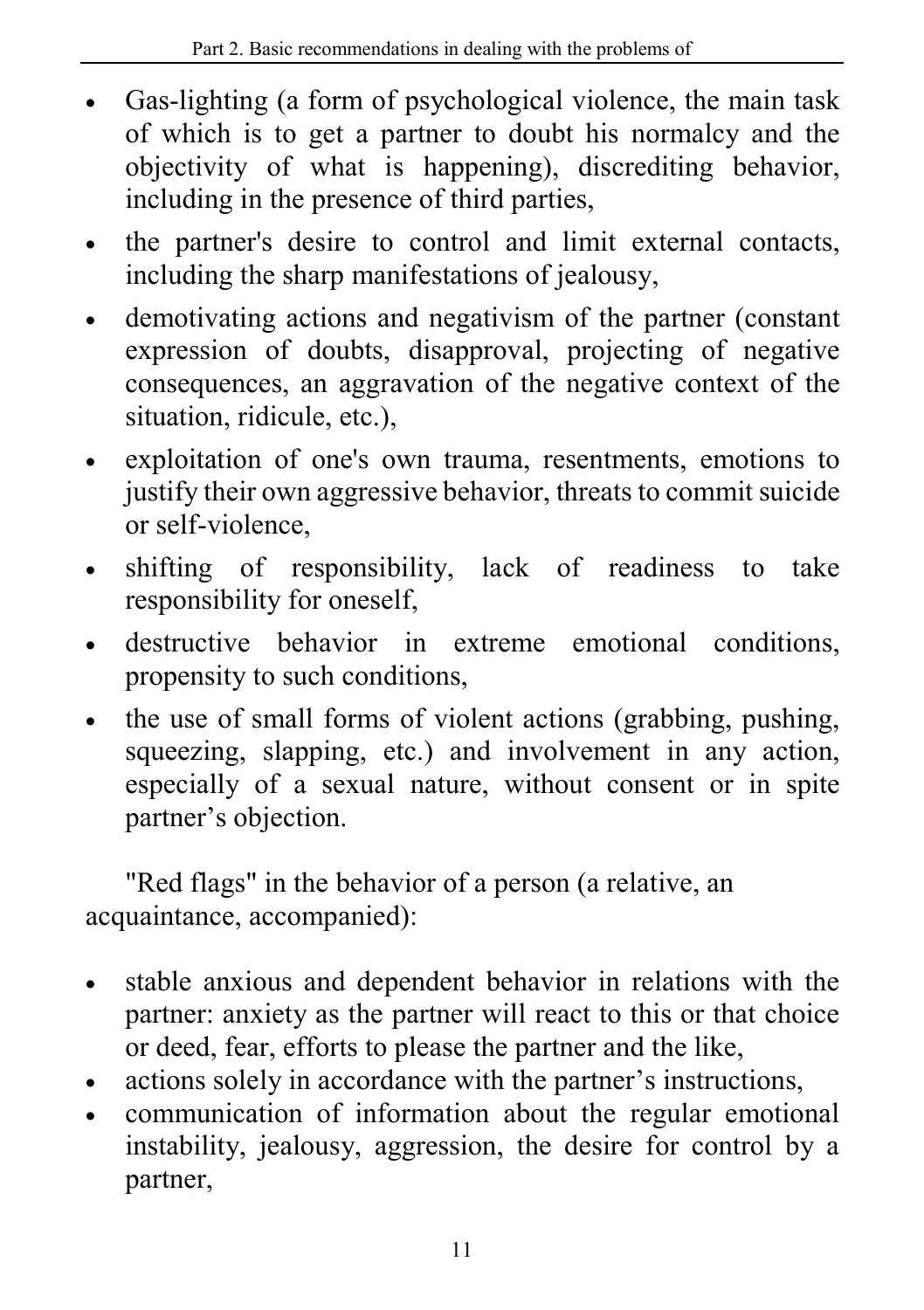- rarely venturing out from home, avoidance or inability to meet friends and relatives, outside of home always being accompanied by a partner,
- frequently misses work, study and other planned activities due to abstract health problems and personal circumstances or without an explanation of reasons,
- limited access to money, car, phone, the Internet, things and other material resources and means of communication,
- an obviously underestimated self-esteem or a rapid decline in self-esteem, growing loss of confidence,
- any other significant changes in personality: a person becomes closed and introverted, although before he/she was sociable and open, often depressed, although before he/she was cheerful, and the like,
- symptoms of depression, increased anxiety, suicidal moods.

"Red flags" in the appearance of a person (a relative, an acquaintance, accompanied):

- frequent visible traces of minor injuries (bruises, abrasions, wounds on different parts of the body), explained by all sorts of accidents and own carelessness,
- wearing closed clothes not in-season (for example, clothes with long sleeves or a high collar in hot weather), use of sunglasses, even indoors or in cloudy conditions etc.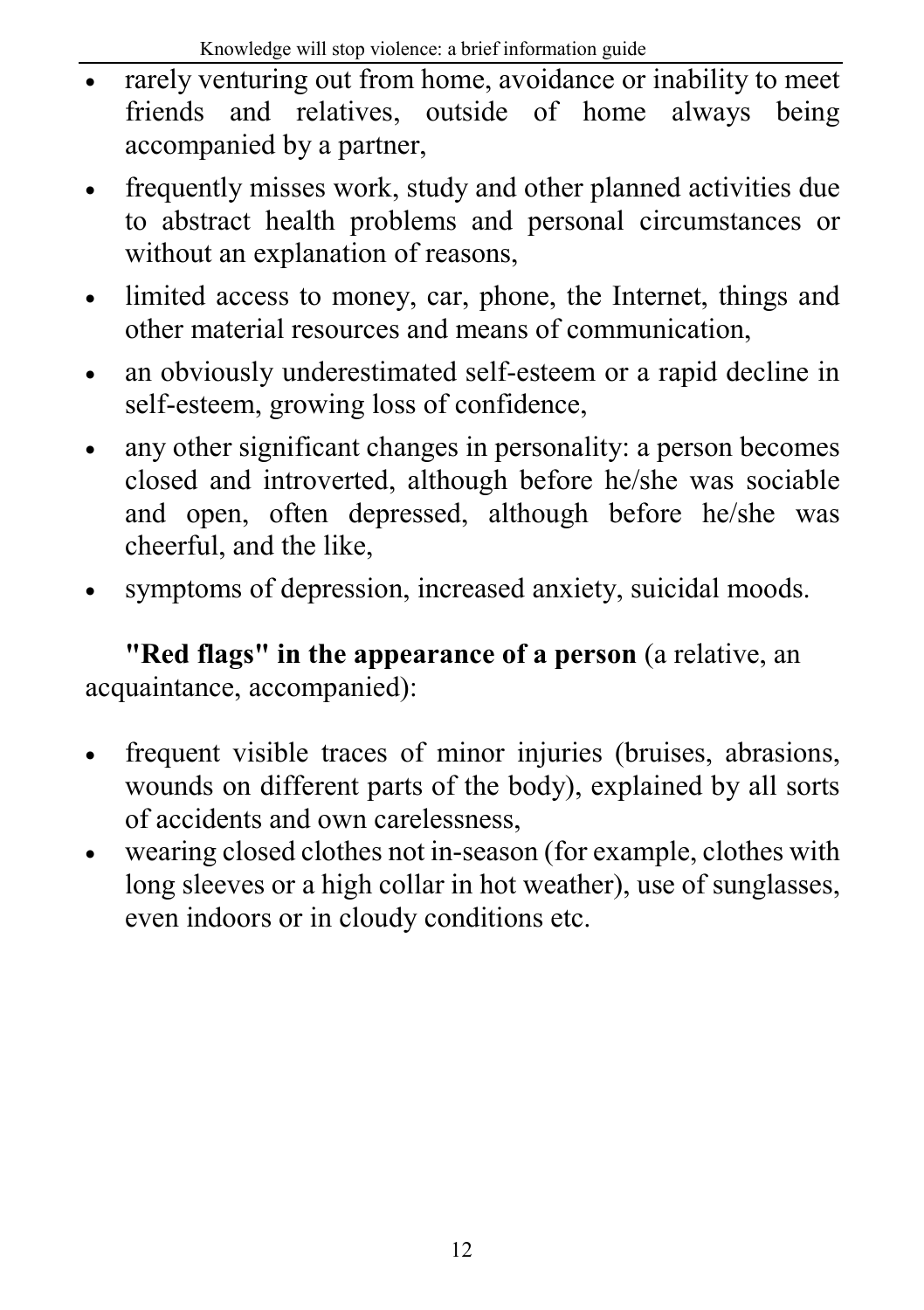#### What to do if you recognize the risks of violence or violence

First, remember that working with participants of a situation of violence is always purely individual and must be carried out by specialists.

#### It is important to:

- ask a question, start a conversation (even if you are afraid to offend and be tactless, even if you find it difficult to believe, and you doubt), after all, we're talking about a threat to welfare, health, and sometimes the life of a person,
- speak to the person in private, when the partner is not around, and the conversation is unequivocally safe, and also tell that you do not use the information received contrary to the desire of the person, and keep this promise,
- tell what exactly is causing you concern, which signs you are paying attention to. Perhaps a person who experiences violence has not yet realized the problem, and it is through turning attention to specific signs that he can first realize that he needs help,
- indicate your willingness to help, and if a person is not ready to continue talking at once, suggest contacting at any time,
- leave the brochure of the crisis center, a confidential hot-line number, any other contacts where they can get help; often, it is easier to anonymously turn to strangers,
- be an attentive listener: perhaps, a person shares his problem aloud for the first time; in addition, the details of the situation will be useful for further work.
- support the person you're talking to and his / her interim decisions, tell him / her that you are on his / her side and are ready to help, even if right now the victim of violence is not ready for decisive action.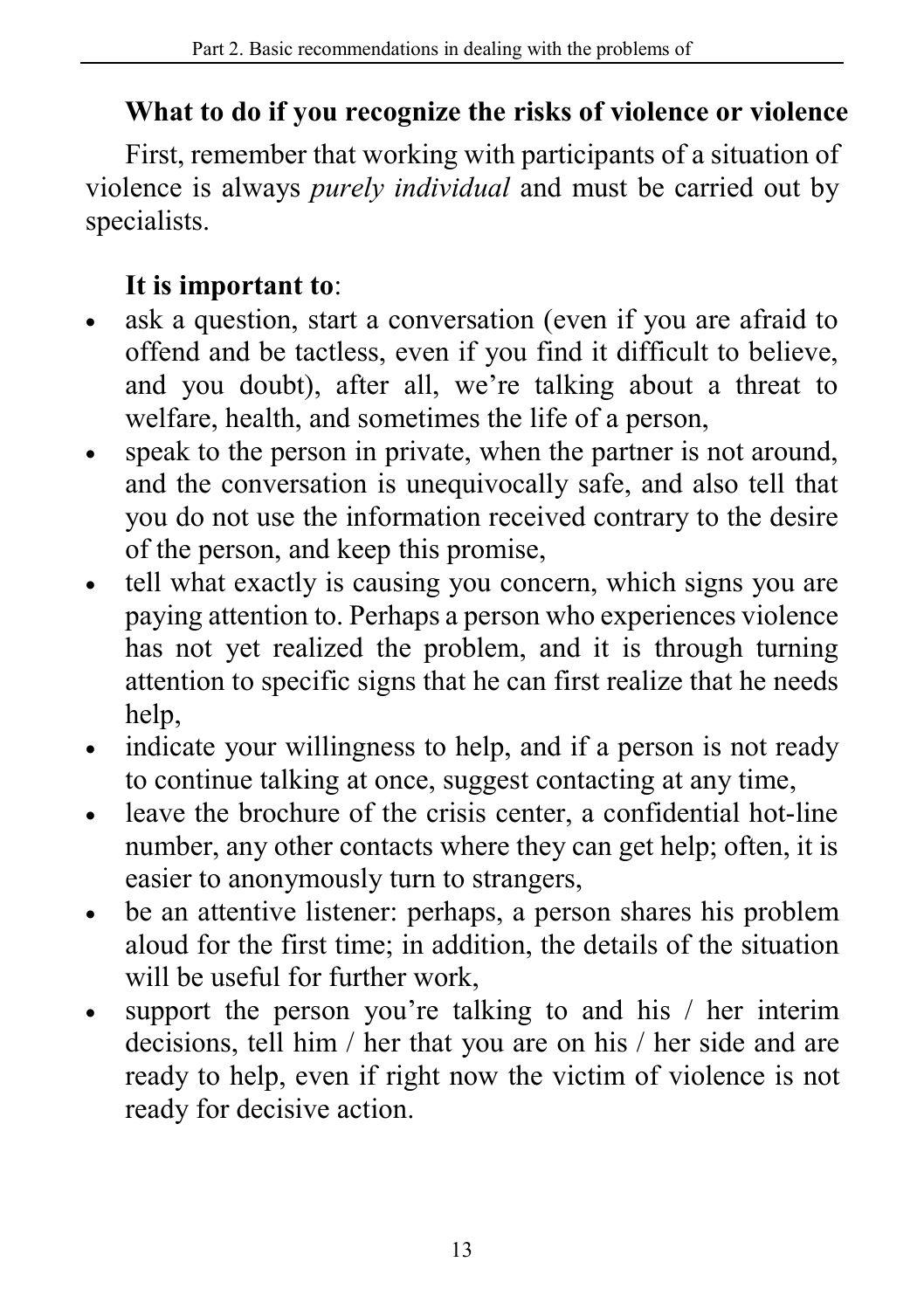# Part 3. What is a trauma-informed approach to dealing with the problems of violence?

(based on materials provided by Riddi Mukhopadhyay, Director of Legal Affairs, Sexual Violence Legal Services Program, YWCA, Seattle, USA)

Trauma can be provoked:

- by extreme or catastrophic experiences such as rape, natural disaster, war, witnessing a murder, serious medical trauma and the like,
- by unfavorable life experience, which often has long-lasting consequences: gender discrimination, physical violence, harassment or intimidation, dependence, complex divorce and the like.

Modern research on the question of how the injured brain works [35], formulates the basic principles:

 in the face of traumatic circumstances, parts of the human brain that are responsible for logical behavior and remembering the facts lose their priority of working for the parts of the brain that are responsible for survival, in this regard, the behavior of the person who survived the trauma may seem illogical, paradoxical, not meeting expectations, and his evidence of a traumatic situation - fragmentary, illogical, unreliable, implausible;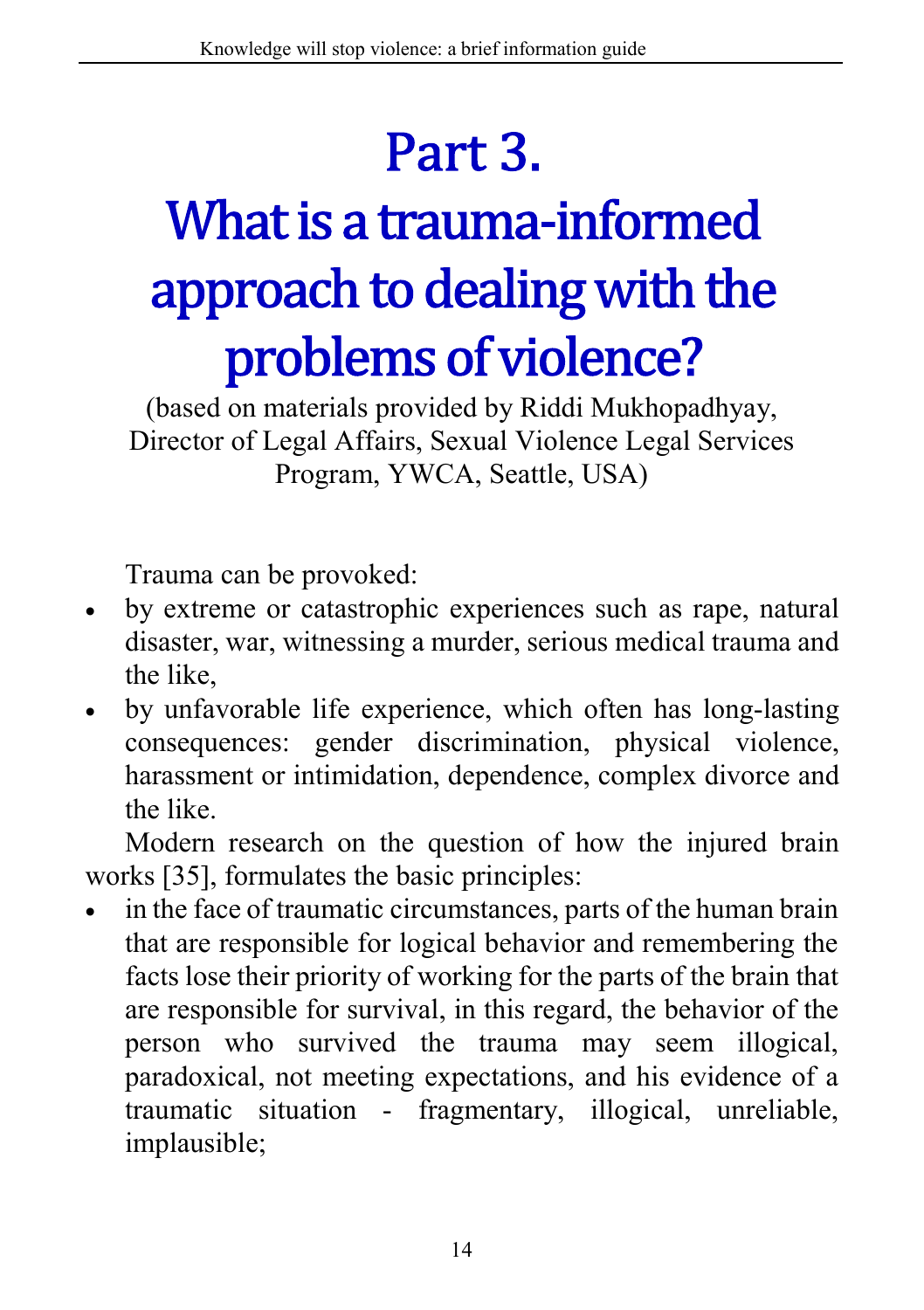After the trauma has been experienced, there is no reason to expect from the victim that he can and, especially, should become "the same as before."

A modern study on Adverse Childhood Experiences (36) studies the impact of this traumatic experience on how a person interacts and copes with his adult life. Mechanisms of influence of unfavorable childhood experiences on health and well-being throughout life:

Unfavorable childhood experience Developmental disorders of the brain Social, emotional, cognitive disorders Choosing a health risk

behavior Diseases, disabilities, social problems Early death.

In addition, a number of factors of daily life can aggravate the effect of trauma:

- combined personal risk factors (multiple victimization, mental and cognitive disorders, serious diseases, disability and the like),
- the victim's accusation culture.
- lack of support from family and community,
- not supportive legal and criminal systems,
- cultural barriers and others.

The behavior of the traumatized victim can often seem paradoxical, contradictory. For such behavior the following is common:

- discrepancy with expected emotions (excessive or inadequate, as well as paradoxical emotional reactions),
- un-timely, late reporting of violence,
- memory disruption, fragmentary, illogical, implausible evidence of situation of violence,
- a sense of shame, self-loathing, fear, self-guilt,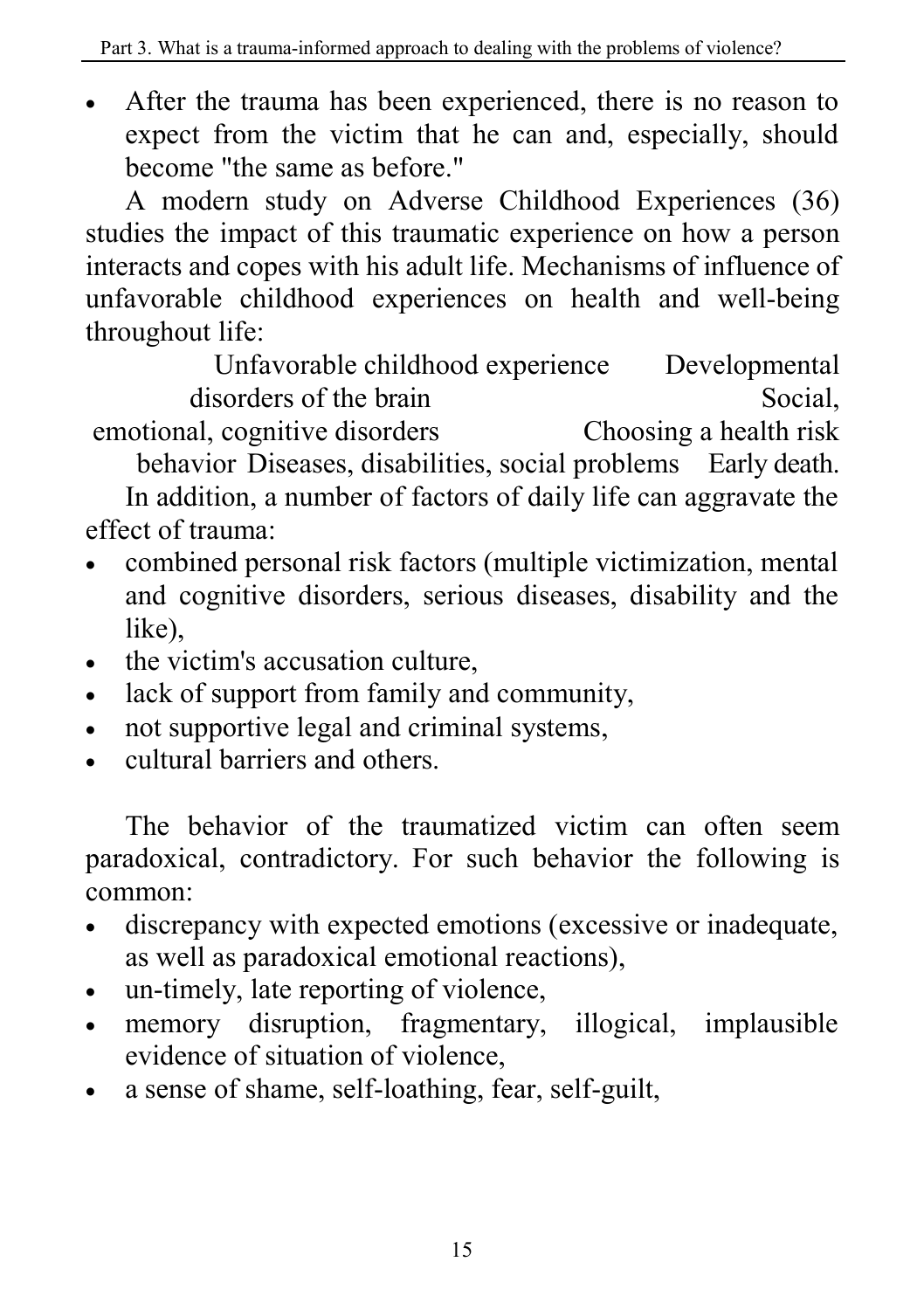- difficulty of communicating, including the difficulties of verbalizing when describing the situation of violence,
- confusion, state of shock,
- continuation of relations with the perpetrator of violence or other relations with similar problems,
- signs of PTSD, depression, anxiety and other mental disorders,
- propensity to use medications and mind altering narcotic substances.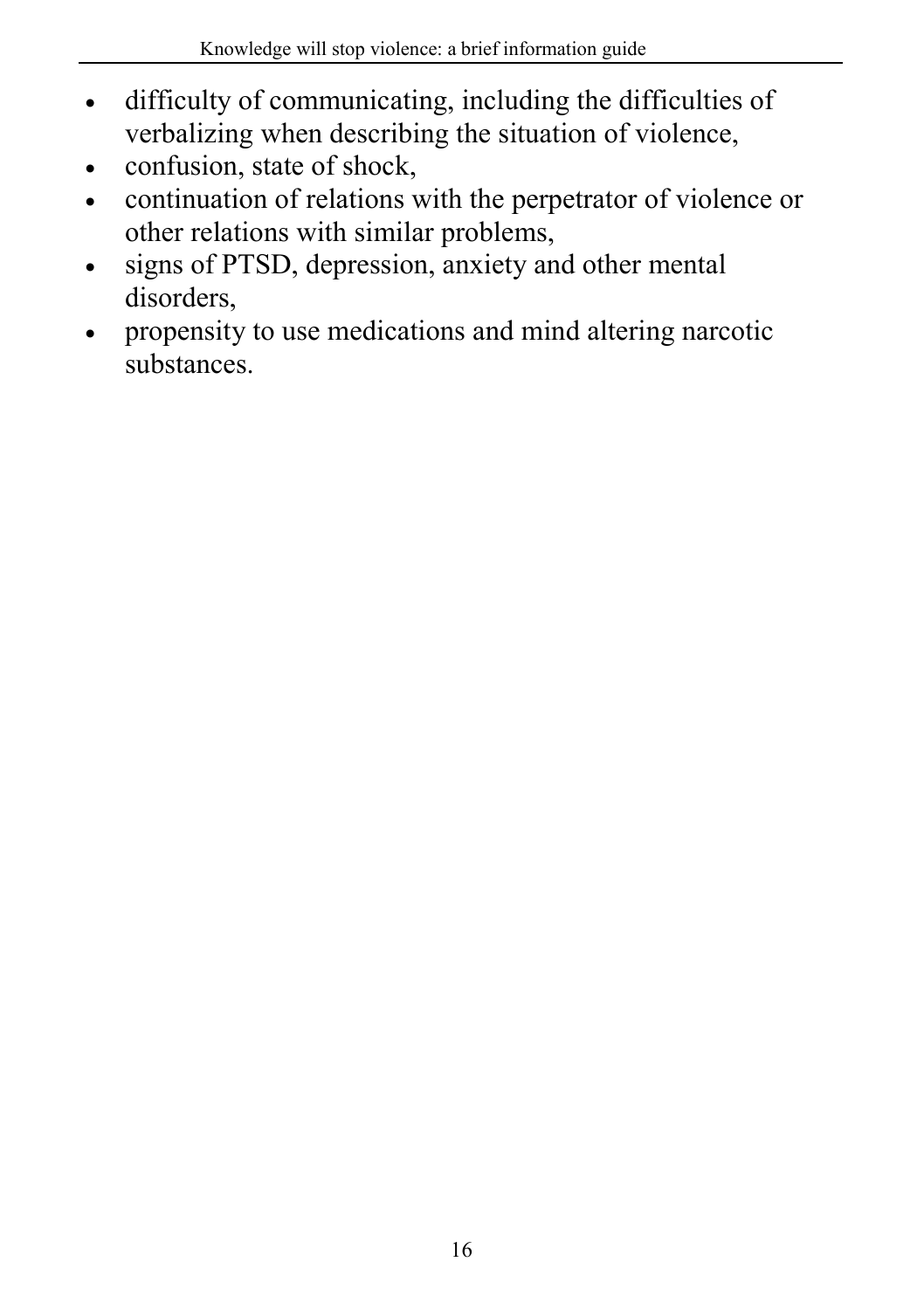### Part 4. How to interact with traumatized victims of violence

(using materials provided by Riddy Mukhopadhyay, Director of Legal Affairs Sexual Violence Legal Services Program, YWCA, Seattle, United States)

#### Dangerous MISTAKES:

 to wait for the victim to ask for help first: "If something is wrong, then sooner or later he / she will tell".

Probably will not tell, since shame, fear, lack of support or ignorance of the possibility to get help will become an obstacle. Or, indeed, it may be too late.

to pressure, to demand admission, to be intrusive.

The victim of violence is constantly in a situation of pressure; an attempt to gain admission is also aggressive behavior that will only exacerbate the situation.

 blame the victim, shift some of the responsibility for what happened onto her: "It's your own fault", "How can you tolerate it? "Should have done long time ago...", "Another mouth to feed..."

The victim of violence is constantly accused by the perpetrator of violence, which shifts responsibility for the situation to her, and / or she / he feels guilty; The attempt to blame is also aggressive behavior, which will only exacerbate the situation.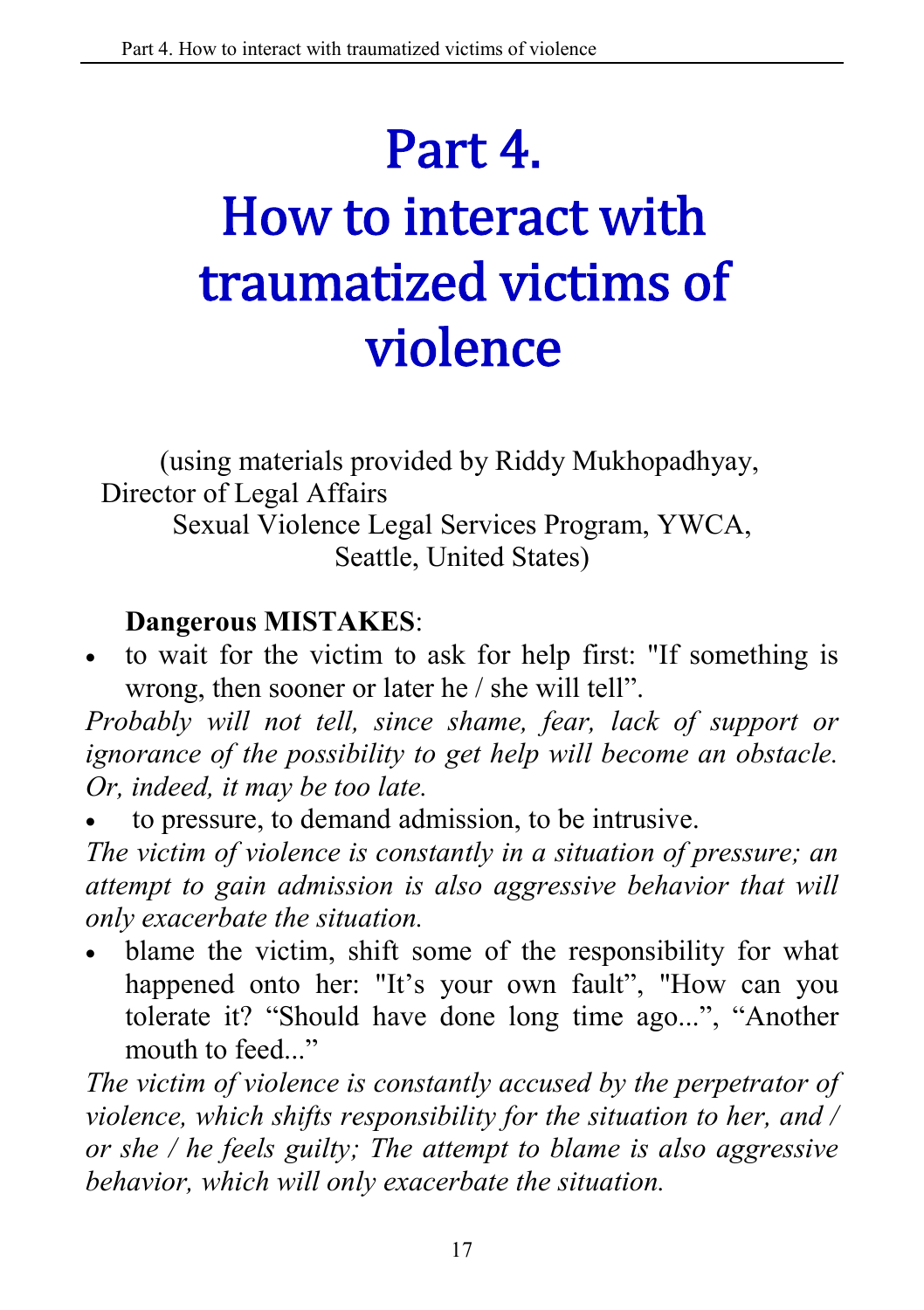- to express categorical assessments and give advice. Assessments and advice are your subjective judgments and experience, but working with a victim of violence is always on case-by-case basis, and imposing someone's subjective experience in this situation is unacceptable.
- to try to convince the victim that violence is normal, acceptable or allowed: "Nothing to fear, it happens to everyone", "I have the same problems with my friends, and no problem, they still living," "It could have been worse."

Violence is not the norm, but a serious problem and a real hazard. Violence affects not only the victim, but also children, relatives, friends. Violence is unacceptable.

to offer assistance on some conditions.

The victim of violence is constantly in a situation of manipulation and the need to fulfill other people's conditions; to set conditions in this case is also aggressive behavior, which will only exacerbate the situation.

#### PRINCIPLES of effective interaction of the subject of socially-assistive services:

#### By the Organization/Office

 Ensure consistency and coherence of actions of all employees involved in working with the victim.

Inconsistency, and, moreover, contradictory actions of employees of the organization or assisting specialists can become a source of significant difficulties for the traumatized client: failure to understand the algorithm of actions can aggravate a sense of disorientation and anxiety and to complicate communications.

 state the rules, conditions, and work procedures in-advance, clearly and unambiguously, as well as the area of responsibility of the client.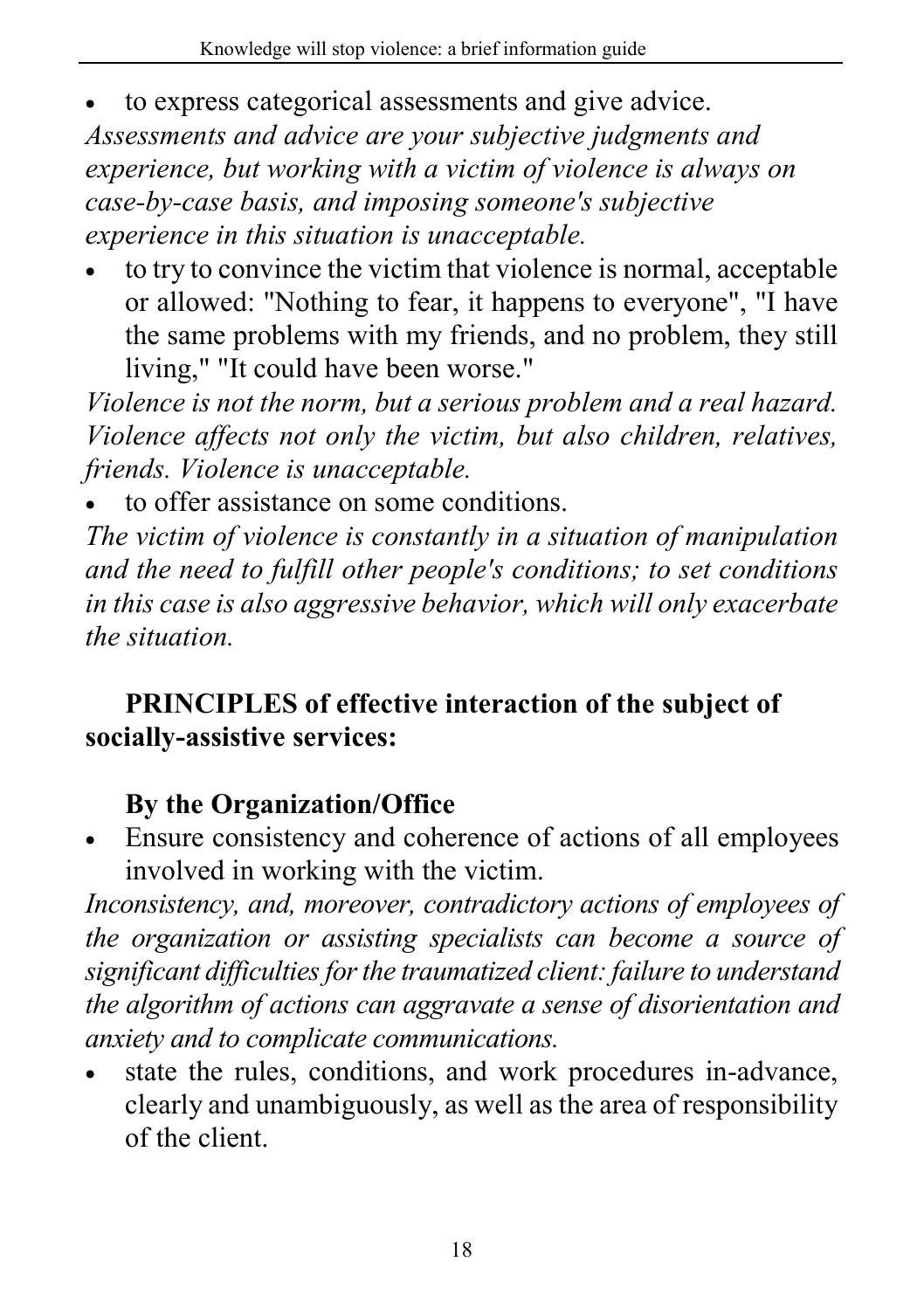A traumatized victim may not have the faintest idea about the forms, how long, with which specialists, on what issues he needs to interact, which may aggravate his condition (disorientation, anxiety), and adversely affect the effectiveness of communication with a specialist.

 provide a comfortable, quiet, secluded place for meetings, (important!) Conforming to victim's perceptions on safety.

Avoid planning a meeting with the client in crowded, noisy places (cafes, parks, shopping malls and the like) that can be perceived by them as unsafe: the traumatized victim must discuss very personal and complex issues, and it is better done in a face-to-face format. At the meeting place, let your client choose where to sit and how to accommodate: for example, someone will prefer to be closer to the door, and someone, on the contrary, is further away from the doors and windows with his back to the wall. As the traumatized victim inadvance on what will make him feel more comfortable.

 make sure that the meeting place has the necessary resources and equipment, as well as printed information and other information materials that your client can take with him and use in the future.

If your client has special needs, for example, due to medical condition, consider the access and comfort issues of the meeting place for him. On the other hand, in an unfamiliar situation, a traumatized client may not remember or understand some of the information that you told him. In advance, provide for him the opportunity to take important information to go, to re-read in a relaxed environment. Also prepare additional materials (for example, official forms, sample documents and similar materials) that will be useful to the victim in other / next agencies, and if possible help him to fill them out.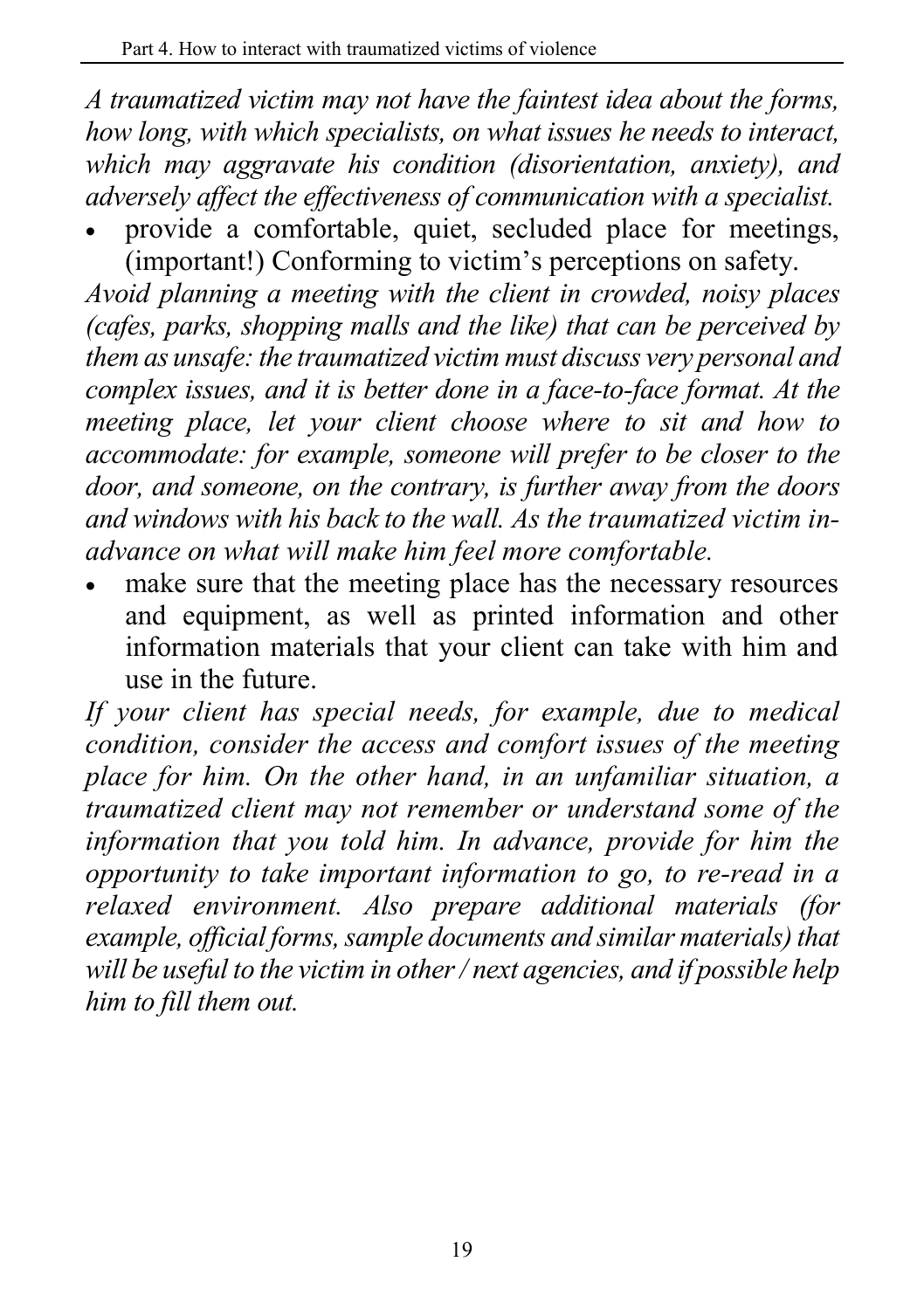If you foresee that during the meeting it will be necessary to carry out some important additional work (fill out, print out, certify documents and the like), provide in advance the availability of the necessary resources: if you postpone this work to the next meeting or leave it to the client, it may not get done.

#### During personal interaction

 Use a language based on awareness of trauma: understandable, inclusion-oriented, informative, not provoking shame and pain. Important! Avoid using everyday terms to describe the situation of violence, especially sexual violence, so as not to make the victim feel that what happened to him is the norm, "the usual thing."

The language you speak with your client plays a very important role in the effectiveness of your interaction. First, the language should not be too complicated, otherwise the traumatized victim will not understand you and the necessary further actions. Explain the meaning of special terms and procedures, if you mention them, try to use the common vocabulary. Secondly, in your conversations, emphasize that you will do certain work with the client, without leaving him alone with problems or challenges: "we will prepare the documents", "we will discuss" and the like. On the other hand, where the personal initiative of the client or his independent action is necessary, inform him about this unequivocally: "your turn"

"you need to do" and the like. Next, make sure that your speech is specific, informative, brief (without compromising content). Avoid discussion of topics that are not directly relevant to the case, "lyrical digressions", optional details, etc.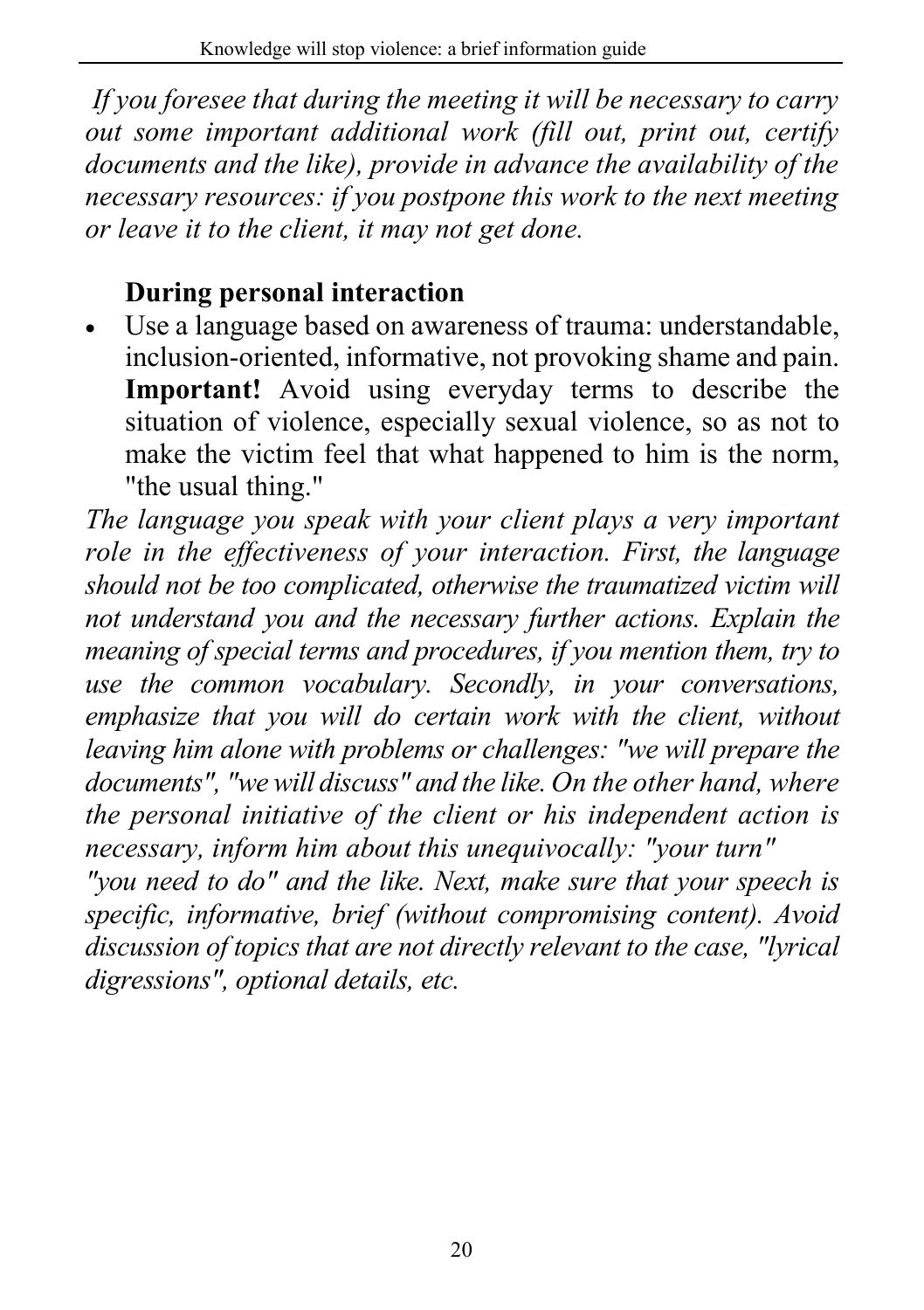Remember that your client may experience anxiety, be disoriented, not confident, and excessive information will only complicate the interaction. In addition, avoid evaluative statements that convey your subjective attitude to the situation or stereotypical ideas about it, as well as too emotional utterances and "labels." Both can exacerbate the sense of shame of your traumatized client, cause pain and lead to the impossibility of further interaction. Pay special attention to what you call the perpetrator of violence, check with your client: someone will prefer to call the aggressor by name, but for another person, the name itself can become a trigger, and in this case one can use the status ("partner", "spouse (a)" and the like) or roles within the context of the situation (for example, "perpetrator of violence" etc.).

 It is important to avoid excessive emotionality and judgment calls. Finally, do not minimize the significance of the situation and the unacceptability of violence by choosing neutral, everyday means of verbalizing the situation of violence, for example, you should not call "rape" simply "sex." Such verbal understatement can lead to discrediting the experiences of the victim, and to creating the attitude that violence is the norm.

 be emphatic, attentive and careful listener, but keep the position of a professional.

The inclusive, considerate approach will help establish a confidential dialogue with your client rather than a formal, officious, "cold" approach. However, maintaining the professional distance will help you minimize the risks of secondary trauma, which means, in addition, you'll preserve the interaction efficiency.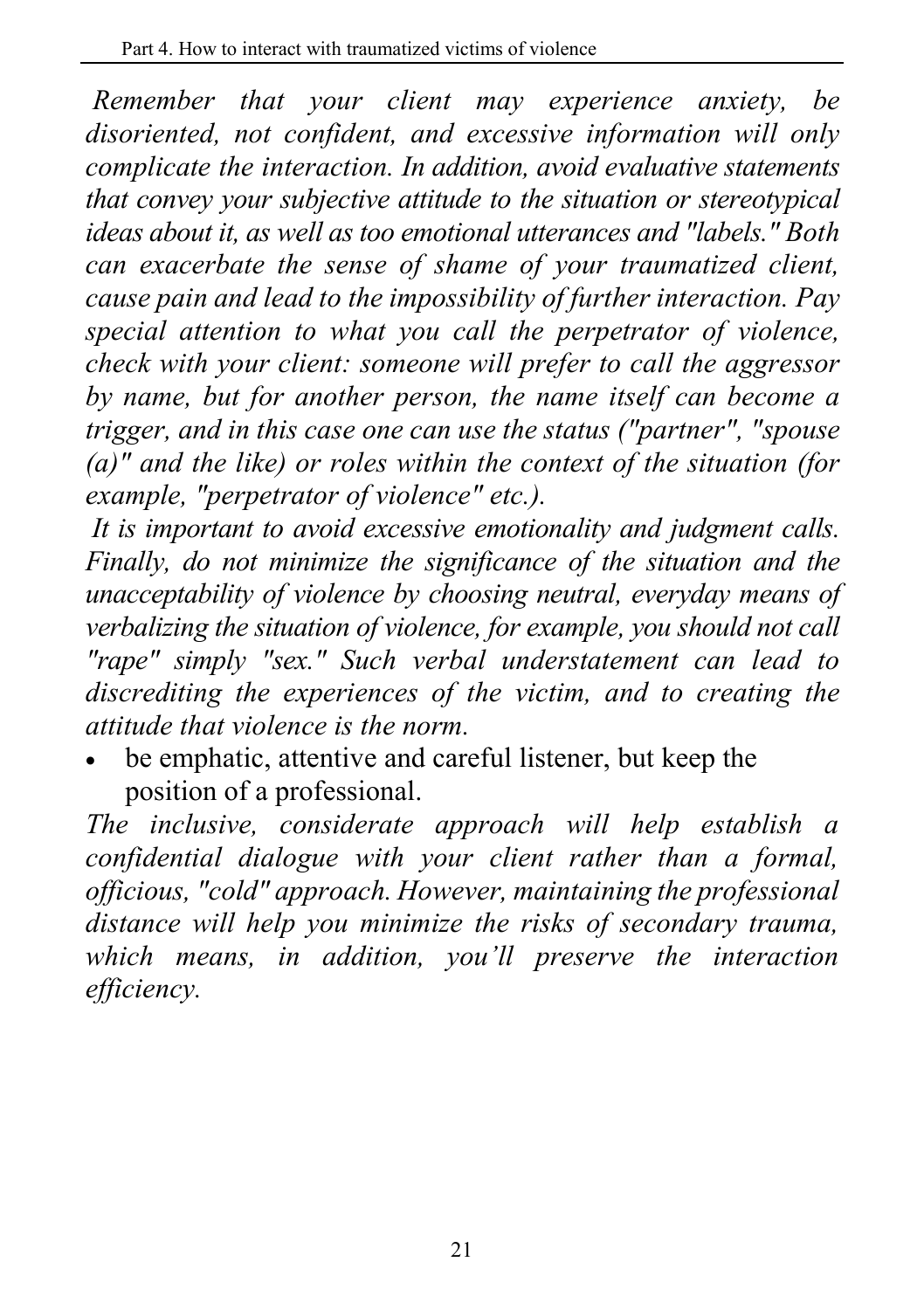explain why you are asking specific questions. Forming an understanding that all your questions are not idle curiosity, but they are conditioned by specific tasks, is an easy way to give your client a sense of confidence and security, and to build trustful dialogue.

 respect the personal boundaries and safety of the victim. The situation of violence is always a violation of personal boundaries and is a real danger, therefore this principle of interaction is especially important for the victim, and not following it may lead to the impossibility of contact.

 reduce the number of requests to recall the traumatic situation - remember, you do not need to know all the details to do your work.

Each time the need to recall details of the situation of violence causes pain to the victim, aggravates his condition, contributes to a greater sense of shame, especially if the situation of violence includes a sexual context. Each time the situation of violence is relived, the victim is repeatedly traumatized. Try to reduce requests to reproduce the situation of violence to the required minimum.

 remind the victim that emotional responses and reactions are normal and acceptable in the context of working with you.

The victim can access his emotional reactions (crying, screaming, anxiety, difficulty of verbalization and the like) as unwanted, disapproved, "bad", may be ashamed of them. All this significantly reduces the effectiveness of interaction. Moreover, such reactions are a natural response of the brain to a traumatic situation, so simple verbal support, for example,

"I understand that it's very hard for you to talk about it," "there is nothing wrong in that you want to cry / you can not remember right away," and the like, will help to establish contact and continue working more efficiently.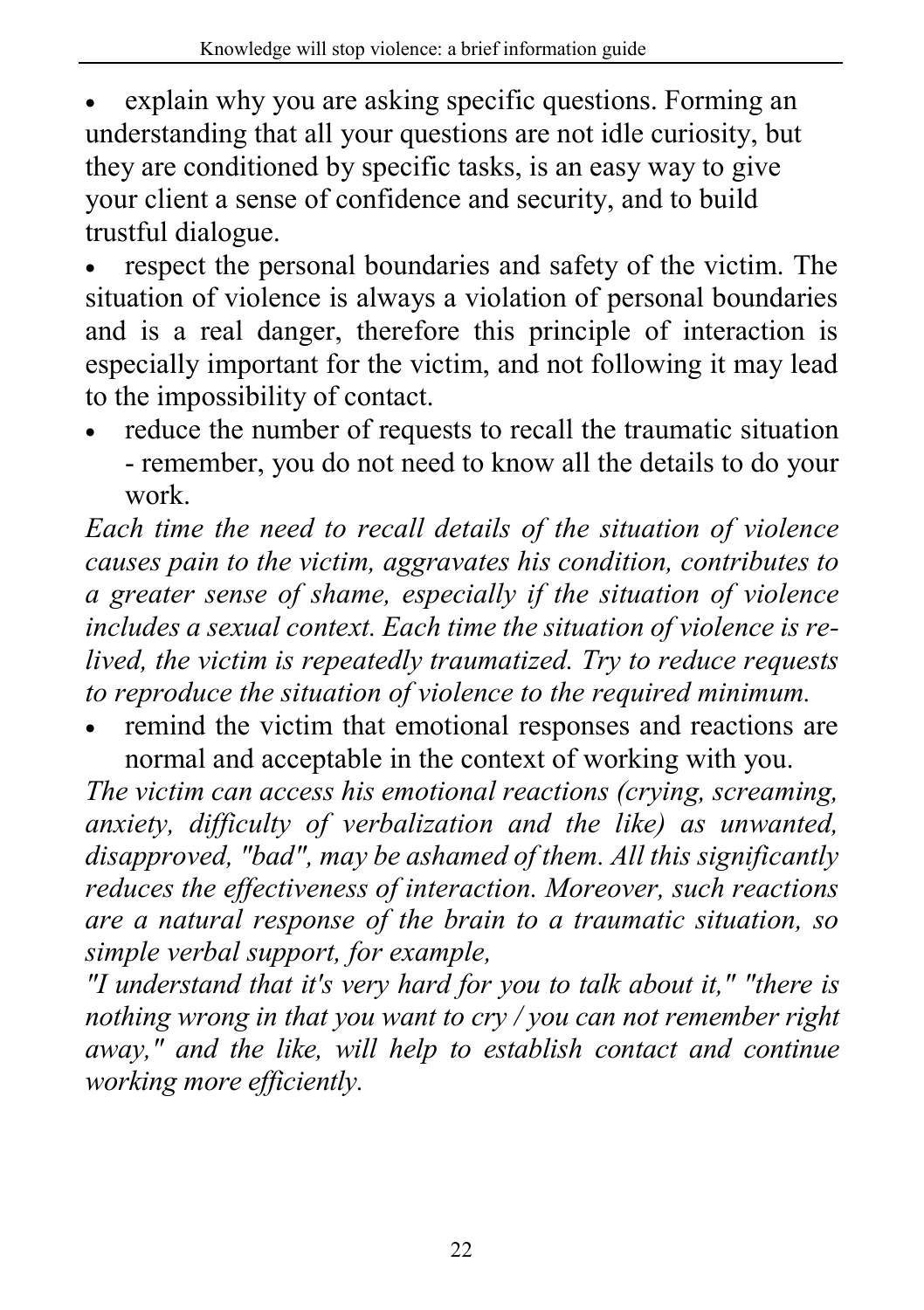#### Regarding yourself, as the specialist of social-assistive service

 be prepared for possible emotional extremes, acute emotional reactions and actions, unexpected behavior, up to disrespectful behavior from your client.

Remember that you interact with a traumatized victim who has experienced an unfavorable or catastrophic experience, so there is no reason to take his possible reactions and manifestations, which are the brain's response to the trauma, personally to your account.

 Do not be too hard on yourself, even if you accidentally created a trigger situation: everyone has the right to make a mistake; although, undoubtedly, it is very important to try to reduce the number of such errors.

A helping specialist is not a superhero, but also a human with his own biography, state of health, current stress and many other factors that determine not only the personality, but also the "here-and-now" state. Try to follow the principles of interaction with the traumatized victim, remain attentive. But excessive self-discipline, depriving yourself of the right to make mistakes will only lead to professional burnout, and therefore significantly reduce the effectiveness of work.

- be attentive to your own personal boundaries and safety,
- remember that secondary trauma of socially-assistive services practitioner is a real threat, so ensure the possibility of supervision and recovery techniques for yourself.

An assistive practitioner is one of the participants in the violence situation, therefore secondary trauma is likely inevitable.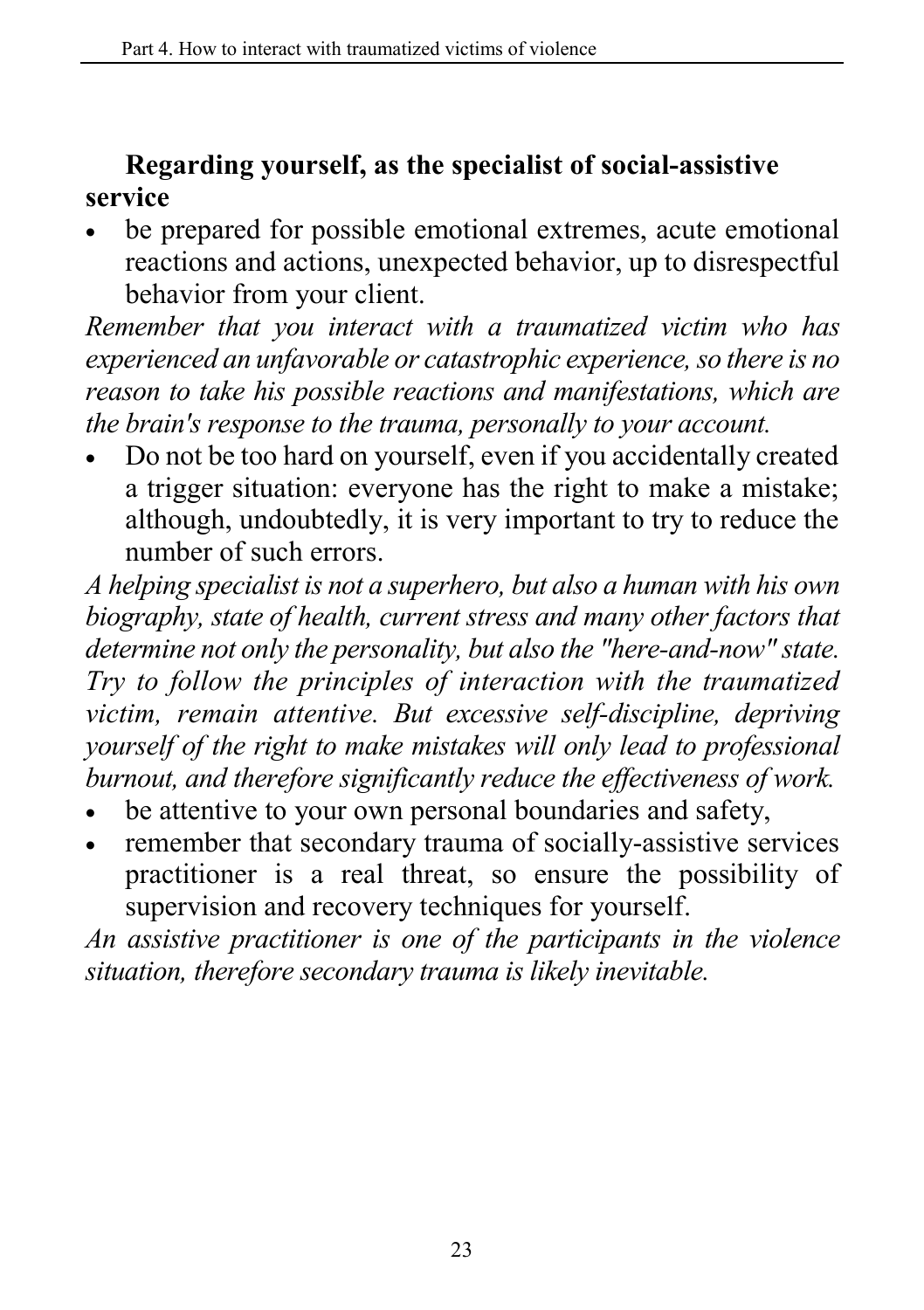But it is in your power to minimize its negative consequences. Do not neglect supervising, group and individual techniques for restoring internal resources (balanced work and rest, physical activity, spending time with nature or animals, listening to music, walking, fresh air, and therapeutic groups, such as art therapy and others ).

You can get more detailed information on the issue you are interested in, related to gender violence, by sending a request to the e-mail of the project "Knowledge will stop gender-based violence:

finding new solutions" project@help2stop.org or find materials on the project website www.help2stop.org

Thank you for helping me in preparing this manual go to Tatyana Kislyakova (Push), Tatyana Loshchinin, Svetlana Sanfirova, Riddi Mukhopadhyay, Milena Chaushev, Joy Zigeveyd, Tatiana Bondarchuk, as well as Stanislav Hotzky, Andrey Deriugin and all colleagues who took part in the project "Knowledge will stop gender-based violence: the search for new solutions" in the period from July to September 2017! Sincerely, Anastasia Babicheva

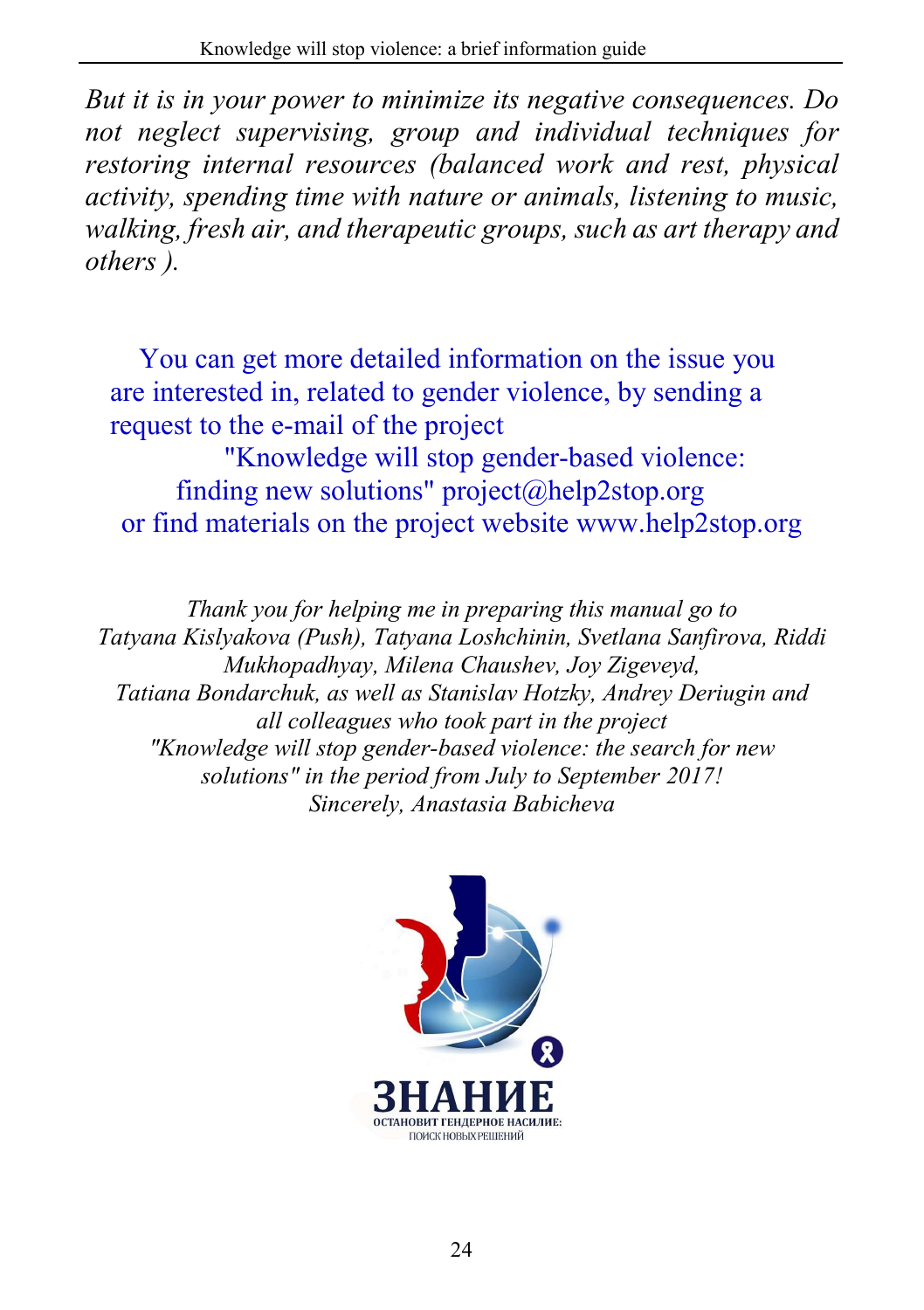This material was created by the author under the auspices of the Russian-American program "Exchange of social experience and knowledge", implemented by Eurasia Foundation. This text reflects the author's personal opinion, which may not coincide with the position of Eurasia Foundation.

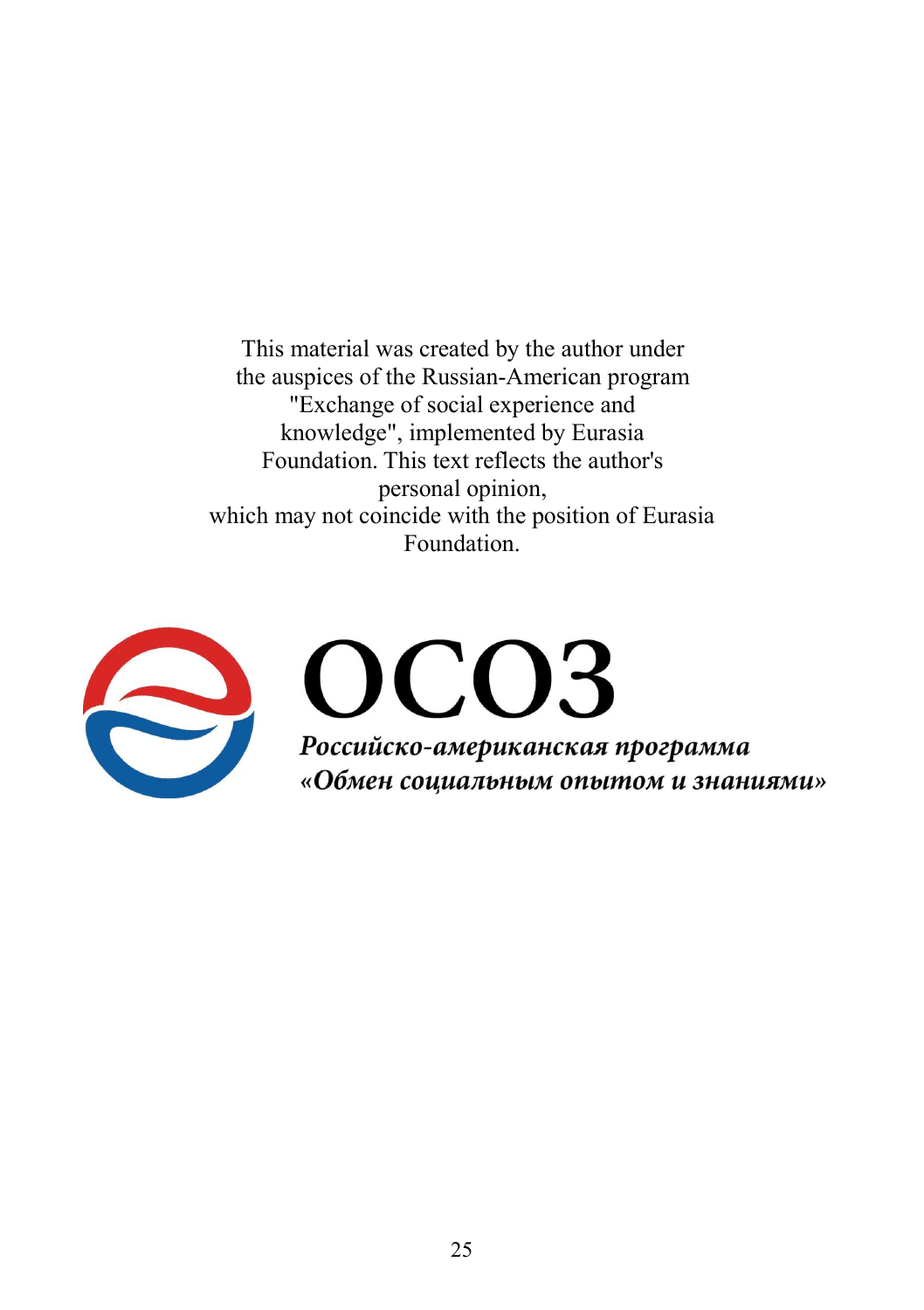### **Reference List**

- 1. Aggressiveness / / The ABC of a psychologist. Yandex. Dictionaries.
- 2. Zigmantovich P. Aggression and violence: what is what? Access mode: http://zygmantovich.com/?p=1493
- 3. Violence and its impact on health. Report on the world situation / Ed. Etienna G. Krug and others / Transl. from English. - M: "Ves Mir" Publishing House, 2003. - 376 p.
- 4. Power, concept // Encyclopaedic dictionary of Brockhaus and Efron: 86 v. (82 v And 4 addl.). - St. Petersburg, 1890-1907.
- 5. What is "harm" in the civil law sense? Law Center "Demin, Loginov and partners". Access mode: http://www.mdemin.ru/information/i/92
- 6. Malkin-Pykh I. Chapter 9. Secondary trauma / Extreme situations. Moscow: Publishing House Eksmo, 2005. - 960 p. - (Handbook of a practical psychologist).
- 7. Anger / / Small Encyclopedic Dictionary of Brockhaus and Efron: 4 v. - St. Petersburg.
- 8. Naumov AV Russian criminal law. Lecture course. In two volumes. T. 1. The general part. M., 2004. - P. 161.
- 9. Anger / / Explanatory Dictionary of Efremova. Efremova TF, 2000.
- 10. Naumov A.B. same place
- 11. Tabatadze GS Violence as a social phenomenon // Bulletin of the Volgograd State University. Series 7: Philosophy. Sociology and social technologies - Issue 3, 2003- 2004. - P. 110-111.
- 12. Violence and its impact on health.
- 13. same place
- 14. Enikolopov SN The concept of aggression in modern psychology. Access mode: http://psychlib.ru/mgppu/periodica/pp102001/ PP011060.HTM # \$ p60
- 15. Violence and its impact on health.
- 16. same place
- 17. same place
- 18. Gorshkova ID, Shurygina I. I. Violence against wives in Russian families. - Moscow: 2003.
- 19. same place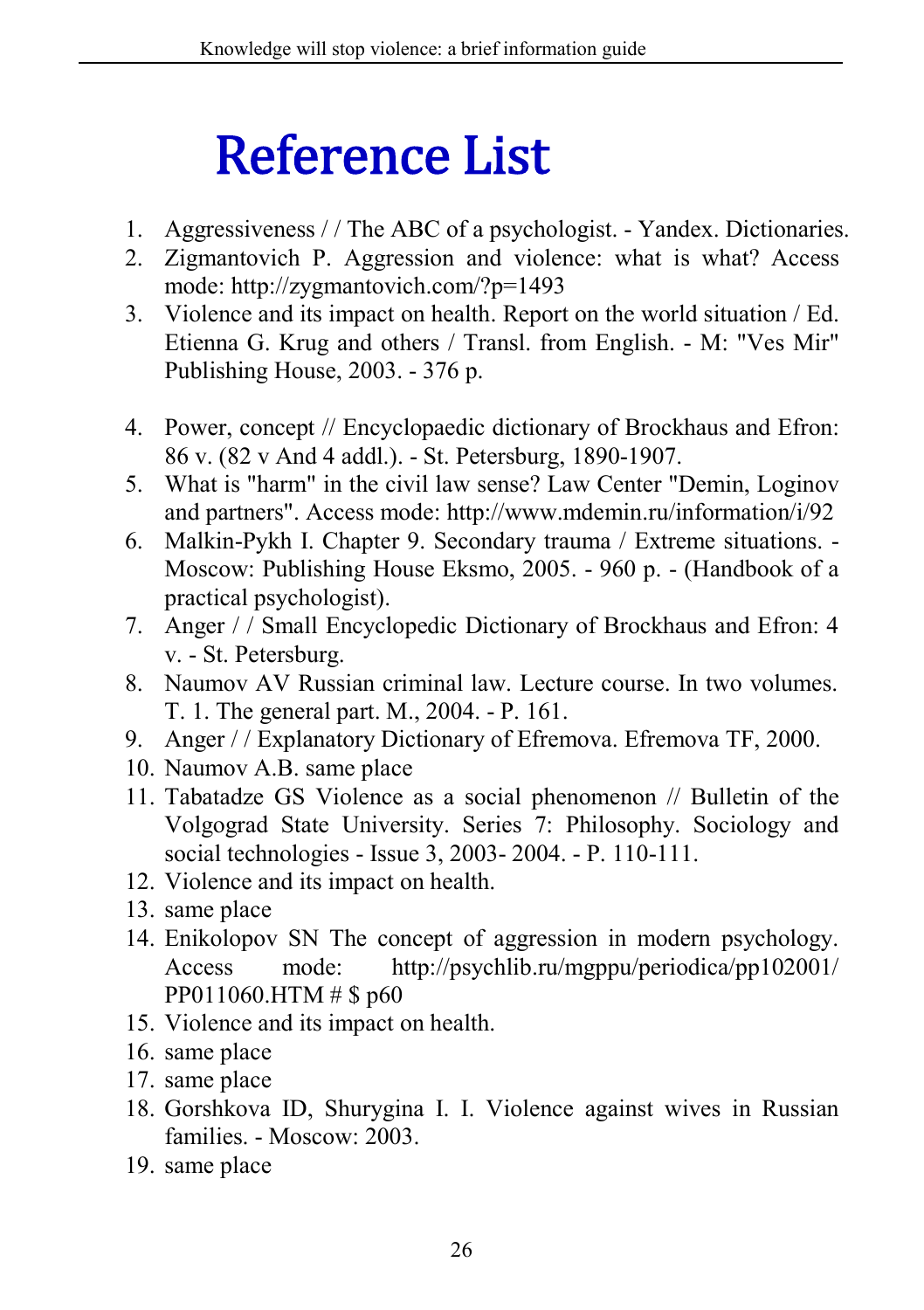- 20. Hate // Oxford Dictionary of Psychology, 2002.
- 21. Discontent. Psychologist. Encyclopedia of practical psychology. Access mode: http://www.psychologos.ru/articles/view/ nedovolstvo
- 22. Negativism. Psychologist. Encyclopedia of practical psychology. Access mode: http://www.psychologos.ru/articles/view/ negativizm
- 23. Chapter 1. Public health: basic concepts, risk factors, indicators of evaluation // Public Health and Health: textbook / VA Medik, VK Yuryev. - 3rd ed., Revised and annotated. - 2012, 288 pp.
- 24. Davydovsky IV, General human pathology, 2 rev., Moscow, 1969.
- 25. Malkin-Pykh I. Victimology. Psychology of victim's behavior. EKSMO, 2010.
- 26. Kalugin VV Physical or mental coercion as a circumstance excluding the criminality of an act: Author's abstract. dis. ... candidate of jur. sciences. M., 2001. P. 12-13.
- 27. Power // Dictionary of the Russian language Ozhegova, LLC "Publishing house" Peace and Education. " 2012.
- 28. Konigina MN, Gorlova EB Ethical foundations of social work. Tutorial. Publishing house "Prospect", 2015.
- 29. Sudakov KV Dynamic stereotypes, or Information imprints of reality. - M .: Per SE, 2002.
- 30. Bezlepkin, BT. Commentary on the Code of Criminal Procedure of the Russian Federation (article-by-article). LLC Prospect, 2016.
- 31. Emotional and Psychological Trauma: Symptoms, Treatment, and Recovery. Access mode: https://helpguide.org/
- 32. Anger / / Explanatory Dictionary of Efremova. T. F. Efremova. 2000.
- 33. The course of criminal law. General part. Volume 1: The doctrine of crime / Ed. NF Kuznetsova and IM Tyazhkova. - M., 2002. - P. 118.
- 34. same place
- 35. Rosenthal, Michel. The Science Behind PTSD Symptoms: How Trauma Changes The Brain. Access to: https://psychcentral.com/ blog/archives/2015/09/16/the-science-behind-ptsd-symptoms-howtrauma-changes-the-brain/
- 36. Adverse Childhood Experiences (ACEs) Access to: https:// www.cdc.gov/violenceprevention/acestudy/index.html